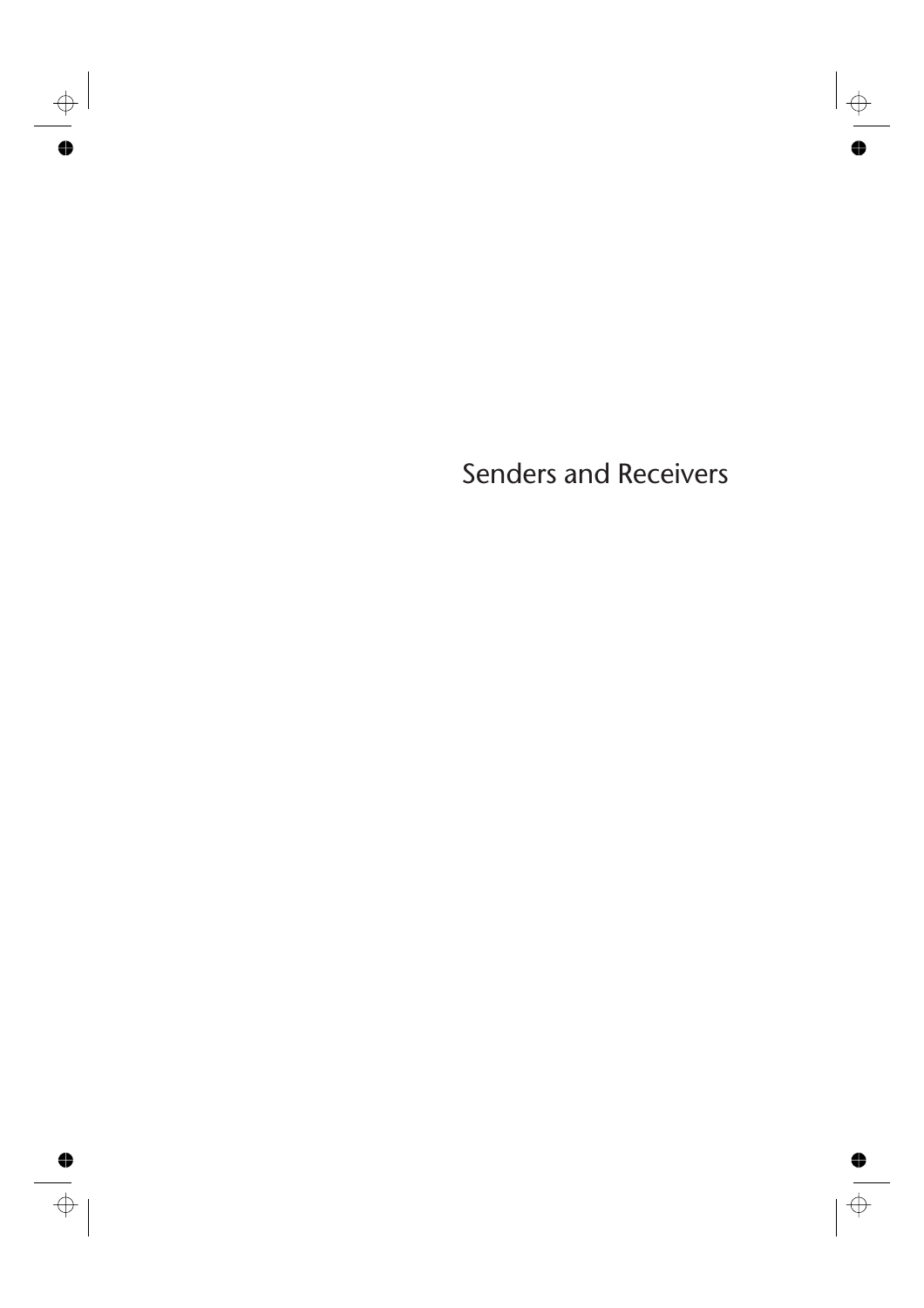$\begin{array}{c} \oplus \\ \oplus \\ \bullet \end{array}$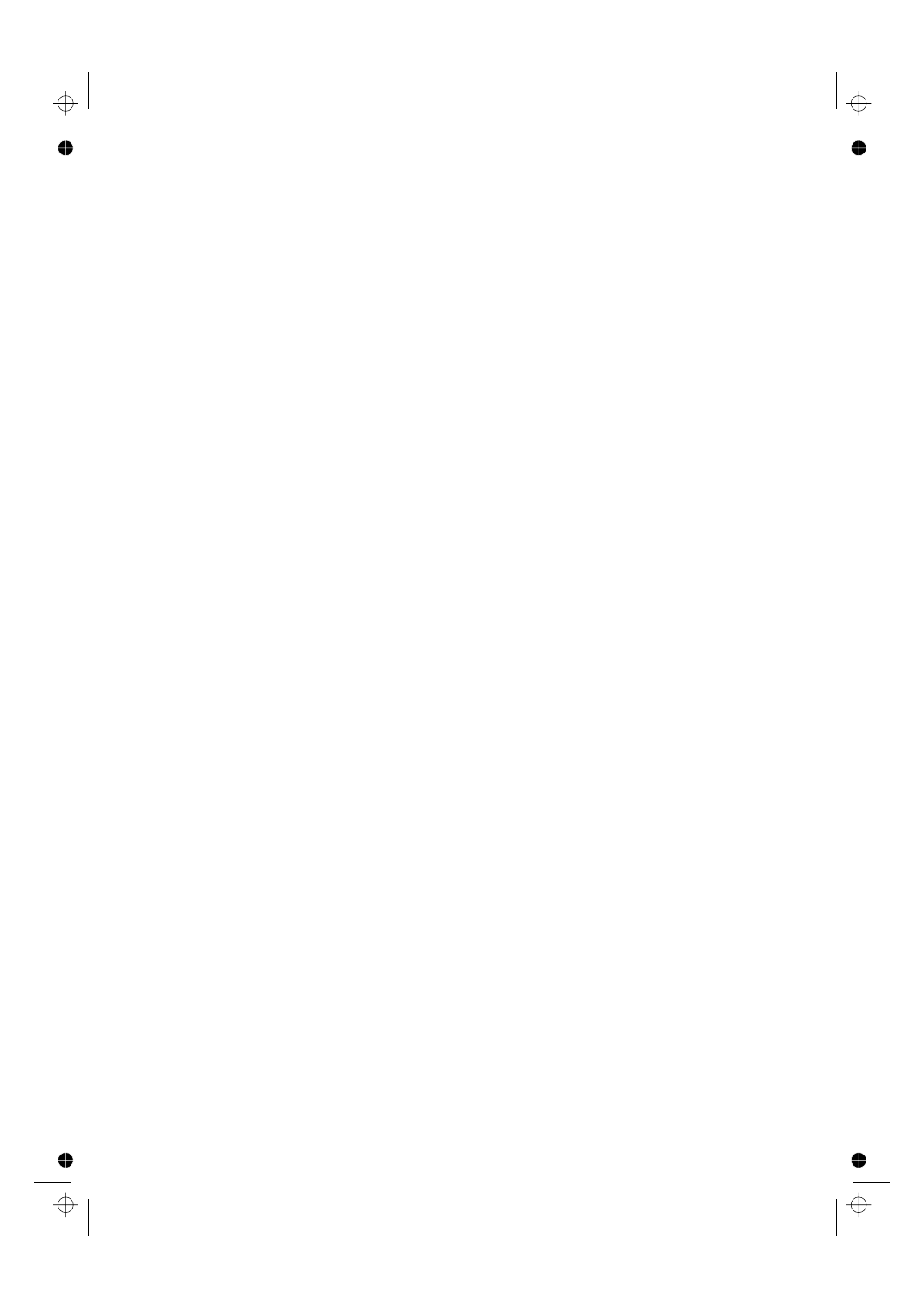Jørn Helder & Simon Ulrik Kragh (eds.)

 $\oplus$ 

⇔

 $\overline{\bigoplus}$ 

# Senders and Receivers

 $\Rightarrow$ 

 $\bullet$ 

⇔

 $\Rightarrow$ 

New Perspectives on Market Communication

Samfundslitteratur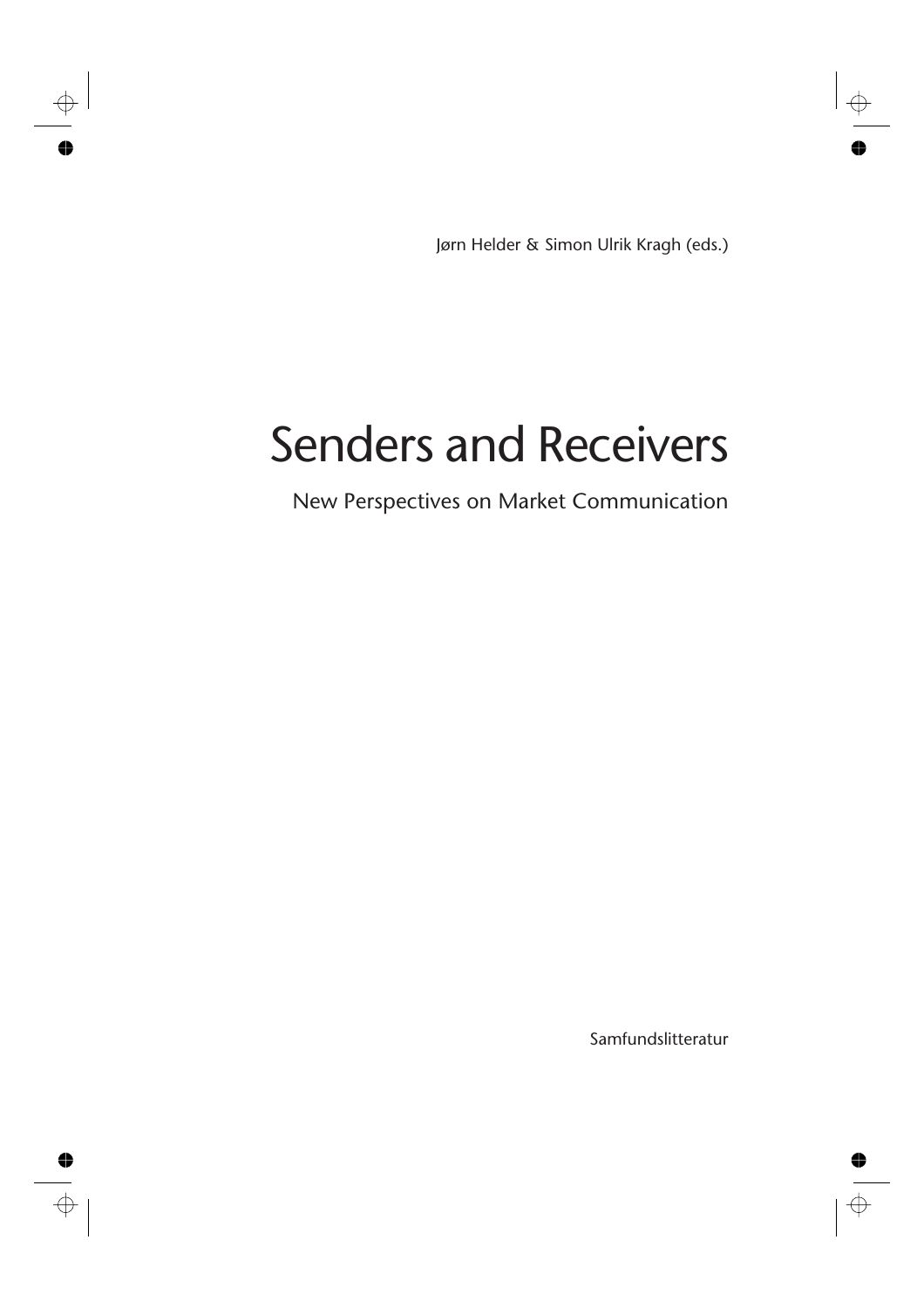Jørn Helder & Simon Ulrik Kragh (eds.) *Senders and Receivers* – New Perspectives on Market Communication  $\bigoplus$ 

 $\frac{1}{\Phi}$ 

1. edition 2002 Samfundslitteratur

© Samfundslitteratur

Cover: Torben Lundsted Typeset: Samfundslitteratur Print: Narayana Press, Gylling, Denmark

ISBN 87-593-0920-2

Published by: Samfundslitteratur Rosenoerns Allé 9 DK-1970 Frederiksberg C Denmark Tlf: + 45 38 15 38 80 Fax: + 45 35 35 78 22 slforlag@sl.cbs.dk www.samfundslitteratur.dk

All rights reserved.

No parts of this book may be reproduced or transmitted in any form or by any means, electronic or mechanical, including photocopying, recording, or by any information storage or retrieval system, without permission in writing from the publisher.

⇔

 $\overline{\bigoplus}$ 

 $\blacklozenge$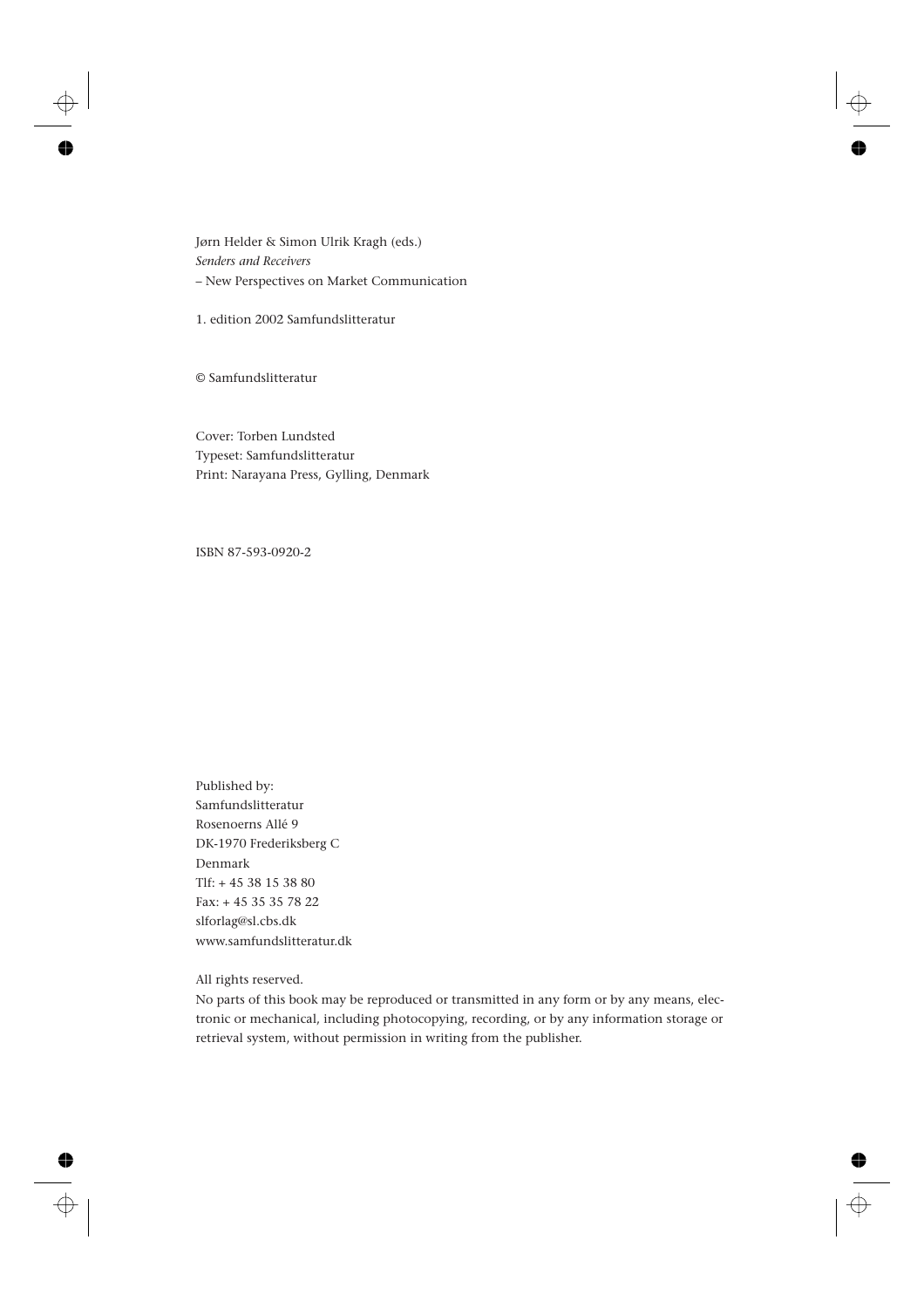## **Contents**

**Senders and Receivers** *7*

– New Perspectives on Market Communication *By Jørn Helder and Simon Kragh*

*Branding of Products and Employees*

**Brand Management** *15* – A Comparative Analysis of Brand Management Frameworks in the Brand Management Literature *By Mogens Bjerre*

 $\phi$ 

 $\frac{1}{\Phi}$ 

**Company Branding and Company Storytelling** *25* – Corporate Branding, Storytelling and Image Recruitment in a Reflexive Network Society

*By Jesper Højberg*

**Place Images and Place Marketing** *59 By Roy Langer*

*International Marketing and Consumer Values*

**Value Dimensions** *97* – Are They Really That Many? *By Flemming Hansen*

**Indigenisation of Marketing** *125 By Simon Ulrik Kragh*

*Management and Marketing Communication*

**Danisco** *141* – Figuratively Speaking *By Jørn Helder*

 $\bullet$ 

⇔

 $\overline{\bigoplus}$ 

 $\bigoplus$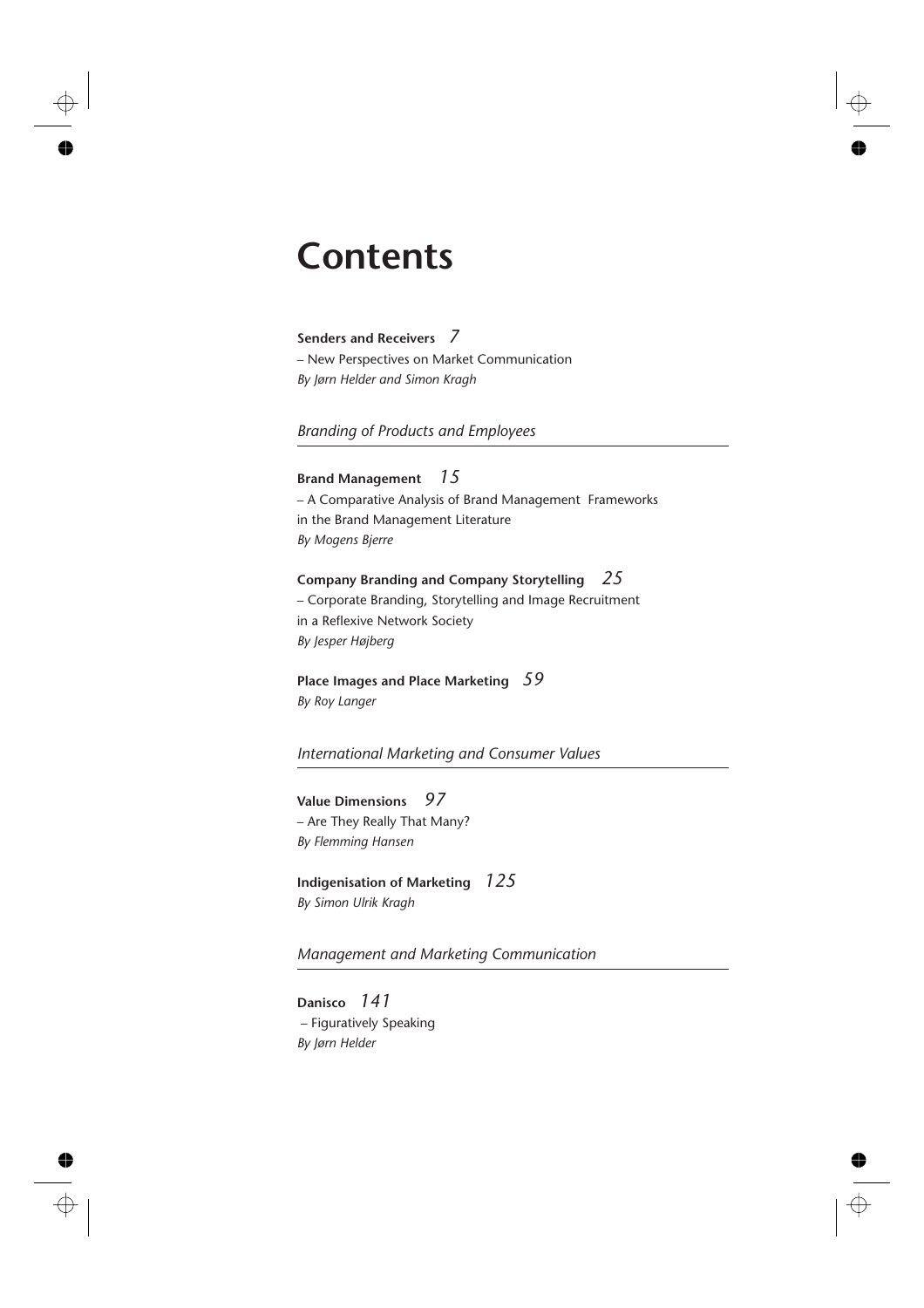## $\clubsuit$

 $\color{black} \bigoplus$ 

## **Management as the Telling of Tales** *179*

– Structures and Social Implications of Strategies and Accounts as Medium of Management Communication *By Stig Hartmann*

 $\Rightarrow$ 

⇔

 $\begin{array}{c}\n\bullet \\
\hline\n\end{array}$ 

**Strategic Communication** *199 By Erik Johnsen*

 $\bullet$ 

 $\spadesuit$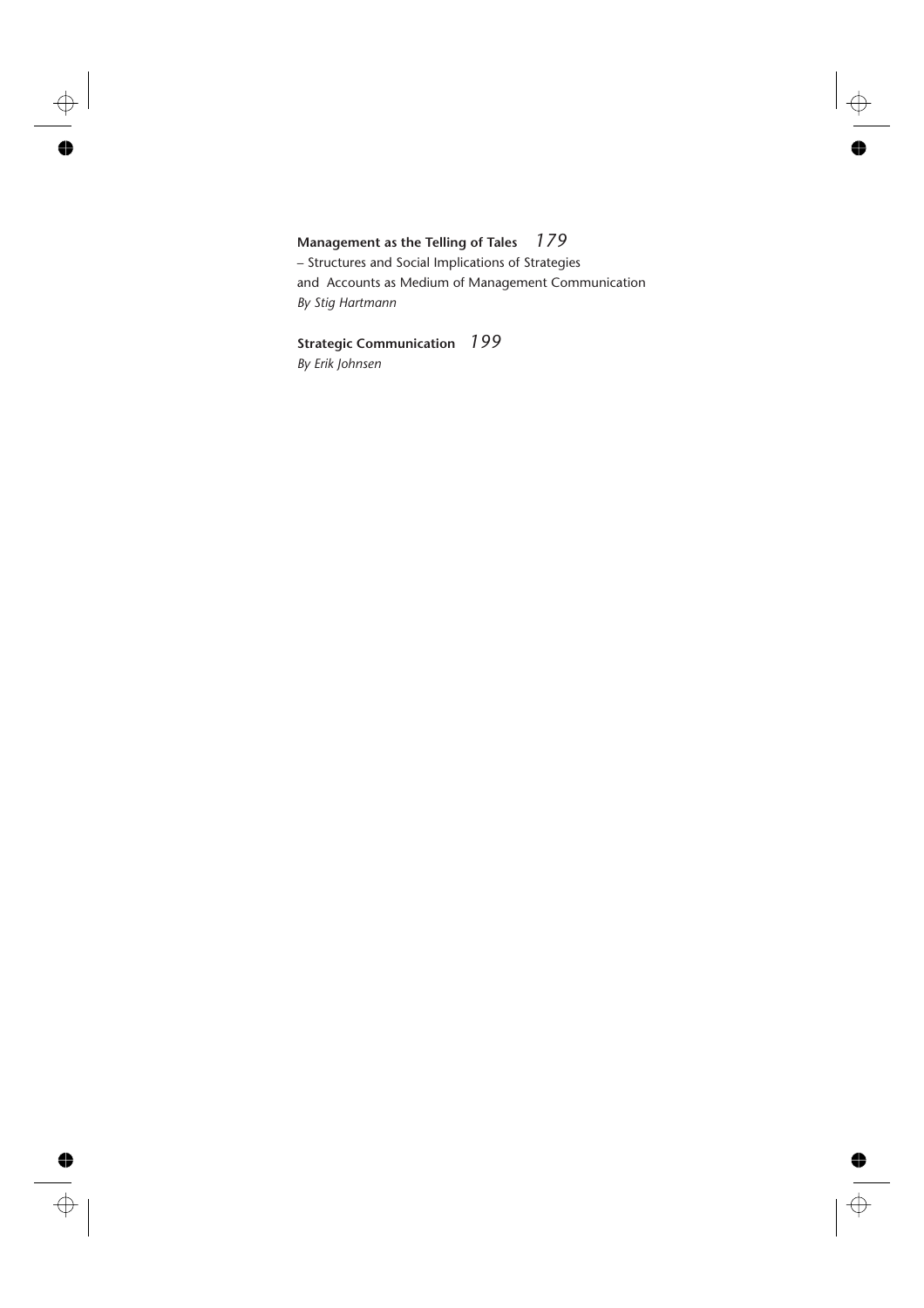## **Senders and Receivers**

– New Perspectives on Market Communication

By Jørn Helder and Simon Kragh

## **Introduction**

⇔

 $\color{red} \bigoplus$ 

According to a general view on communication, the purpose of the discipline is to provide companies with a set of conceptual tools explaining what to communicate, how, when, to whom and why. The purpose of communication is to contribute to the company's short- and long-term goals, and the assumption is that the right tools and their correct use can contribute to this.

This idea has been criticised for a number of reasons. One is that the viewpoint exaggerates the possibilities of the sender to influence the audience, and correspondingly that the role of the receiver as an actor who influences the meaning and the effect of the messages has been underestimated. The fact that receivers may not have the same perspectives as senders opens up for the possibility that the same messages mean different things to the parties involved in communication.

The stronger emphasis on the receiver's ability to interpret messages in particular ways or to reject them in part or wholly, implies recognition of the receiver as being a more active and powerful part of the process of communication, and not the passive individual who is open to manipulation by the sender.

The consequence of this more recent view is that the effectiveness of rational, goal-oriented planning diminishes, and that the belief in a kit of communicative tools that can be applied to obtain desired results tends to be too idealistic. The rational planning concept, where a sender sets him or herself a goal and determines the communicative means to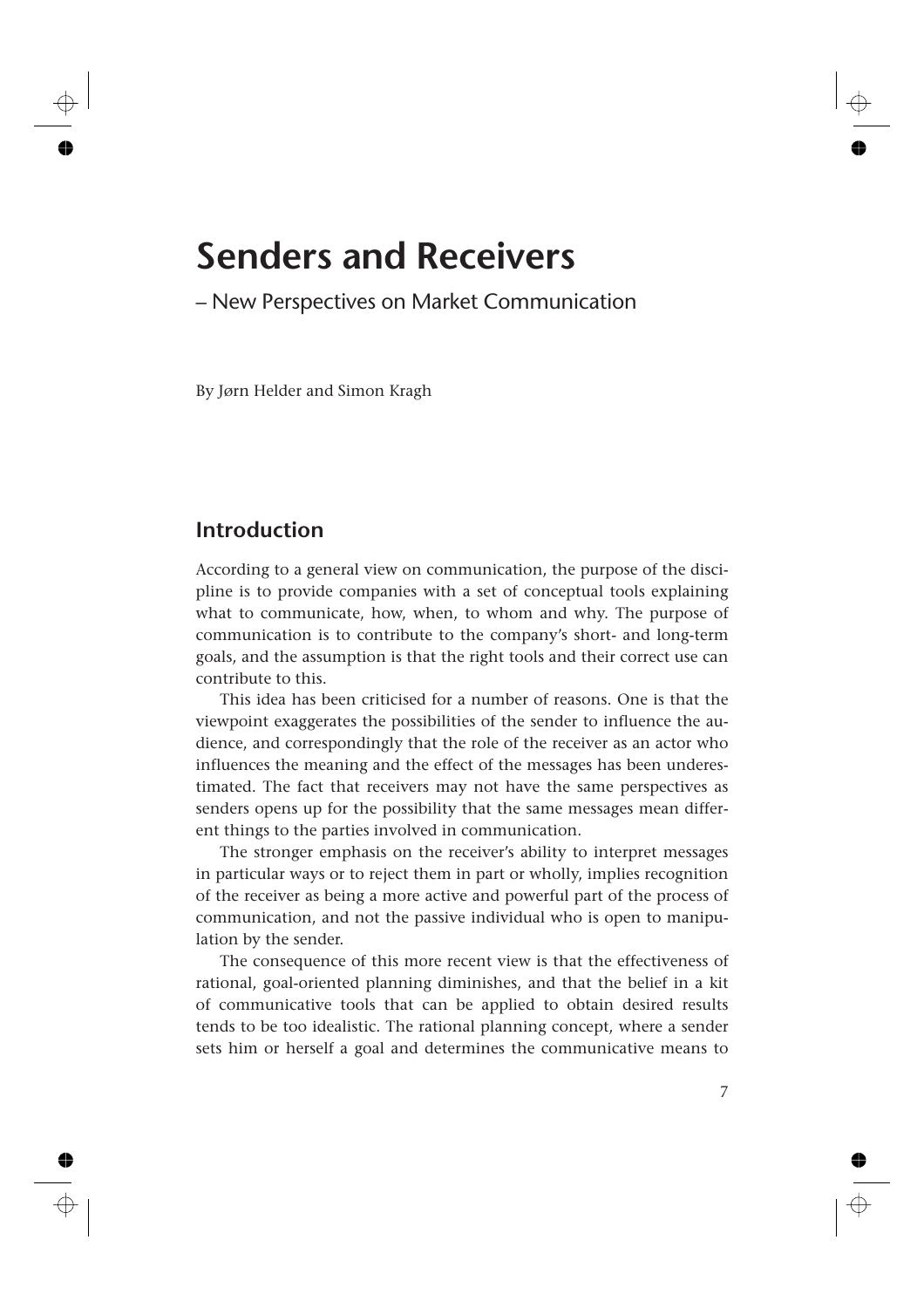#### JØRN HELDER & SIMON KRAGH

achieve it must, at least, be balanced with the possibility that the receiver interferes with unexpected interpretations and actions which will reduce the effectiveness of planning. From a more radical and postmodern perspective, you could even claim that unambiguous communication as a whole is impossible, because the sender cannot control the reception of the messages. Due to different and individualised interpretations the meaning of the messages is bound to fragment.

However, even though it can be admitted that the power of the sender is severely limited by the receiver's independent interpretations and responses, the sender does retain the ability to communicate meaningfully as intended and to influence and even manipulate the receiver by means of shrewdly constructed messages.

The articles presented here analyse and discuss a range of communication strategies which in varying degrees take their point of departure in the rational, sender-oriented perspective or in more receiver-oriented approaches. The question: who controls the outcome of communication implicitly or explicitly characterises the contributions. They all share the notion that communication is a purposeful activity and an important dimension of the business activities of the companies, but also that the receivers as active actors limit the influence of the company.

Most of the authors take a holistic approach to communication. In contrast to the traditional view which sees the discipline as verbal communication only, perhaps with the inclusion of pictures, the general standpoint here is that all kinds of exchange of symbols, meaningful behaviours and objects are messages that are communicated, intentionally or unintentionally. External communication thus covers all basic marketing variables in so far as they carry communicative meaning, i.e. it is not, as generally described in marketing, one variable among several, but an overarching variable which potentially covers all marketing activities. In fact, all of the company communicates, from employees to management. Even the architecture of office buildings and factories are messages from this perspective. To the extent that management seeks to control the communication of the company, it has to take all of these factors into consideration and place the responsibility at the strategic level of decision-making.

The background of the present collection of texts is the Danish book *Modtageren som medproducent – nye tendenser i virksomhedens kommunika-*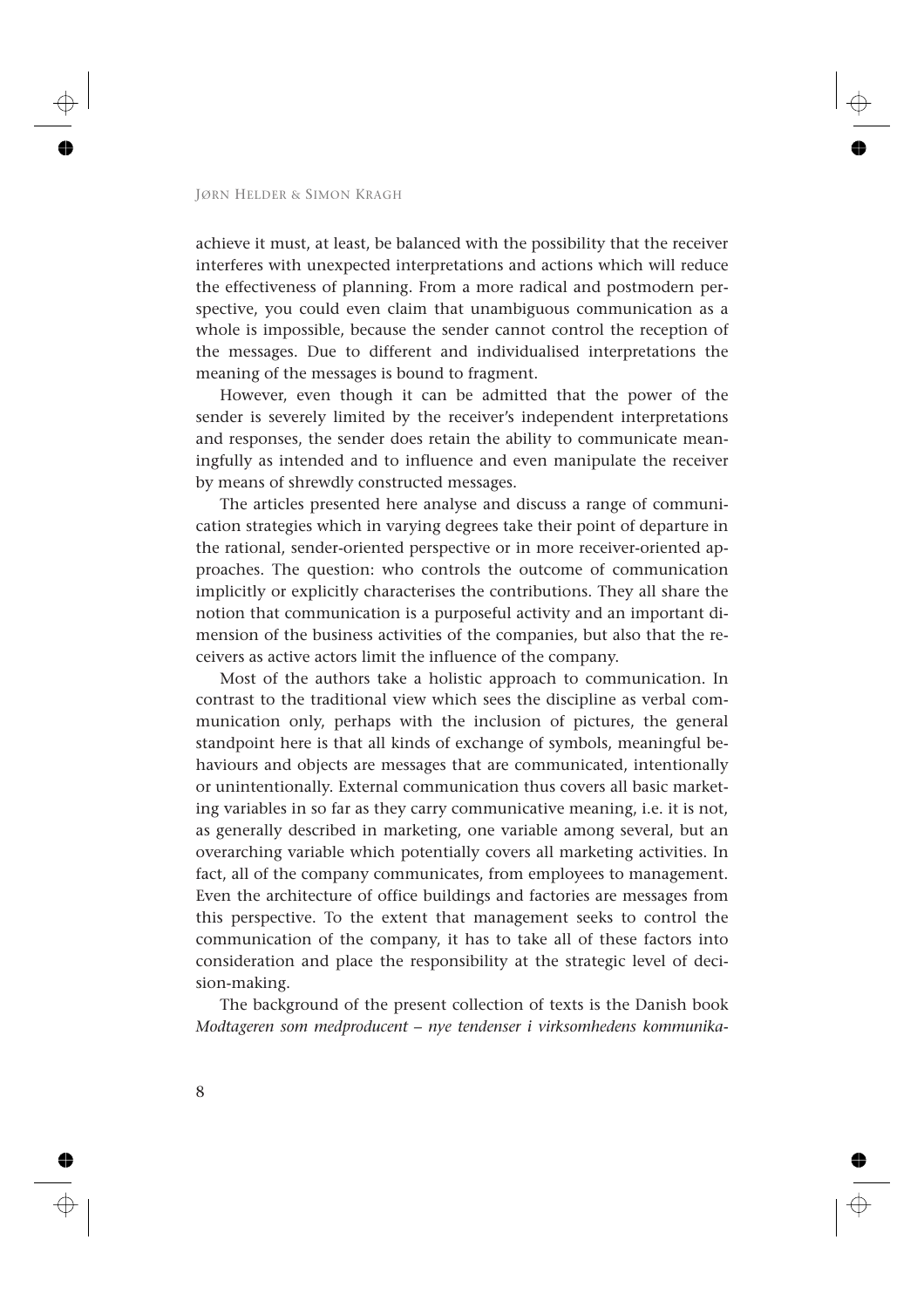*tion*, (The Receiver as Co-producer – New Tendencies in Corporate Communication), published in 1999.

This book shows how the sharper competition for the attention of the receivers, the development of electronic media and the enormous growth of information has led to a new understanding of communication. An understanding which implies that most PR- and marketing departments in companies have had to reconsider their accustomed product- and sender-oriented approach to communication and replace it with a view on information and communication which integrates the receiver more explicitly than has been the case so far.

Whereas *Modtageren som medproducent* looked at the internal dimensions of corporate communication, the theme of the present volume is the external dimension of corporate communication. It is generally agreed among the contributors that internal and external communication are closely related to each other. External communication also has the employees of the company as receivers and – intendedly or unintendedly – gives them a picture of the company they work in. Internal communication creates the identity and corporate culture which constitutes the bases for external corporate communication. Furthermore, consumers are not always satisfied with the external communication of the company, and often critically seek to understand the values communicated internally in the company. On this background, the distinction between internal and external communication is largely a matter of viewing an integrated whole from two different angles.

We have chosen to edit the book in English due to the expansion of courses taught in this language. The texts inevitably bear the mark of the non English-speaking origin of the contributors, but it is our hope that independent and active receivers are able to make sense of the texts, the faults of the senders notwithstanding.<sup>1</sup>

The book is divided into three sections: the first section deals with branding of products and employees, the second section with aspects of international marketing and consumer values, and the last section focuses on management and marketing communication.

The article "Brand Management. A Comparative Analysis of Brand Management Frameworks in the Brand Management Literature" by

<sup>1.</sup> The chapters 3, 7, 8 and 9 have been translated by Conni Borggård Kristiansen. She has also translated Danish quotations and Danish book titles where they appear in the articles.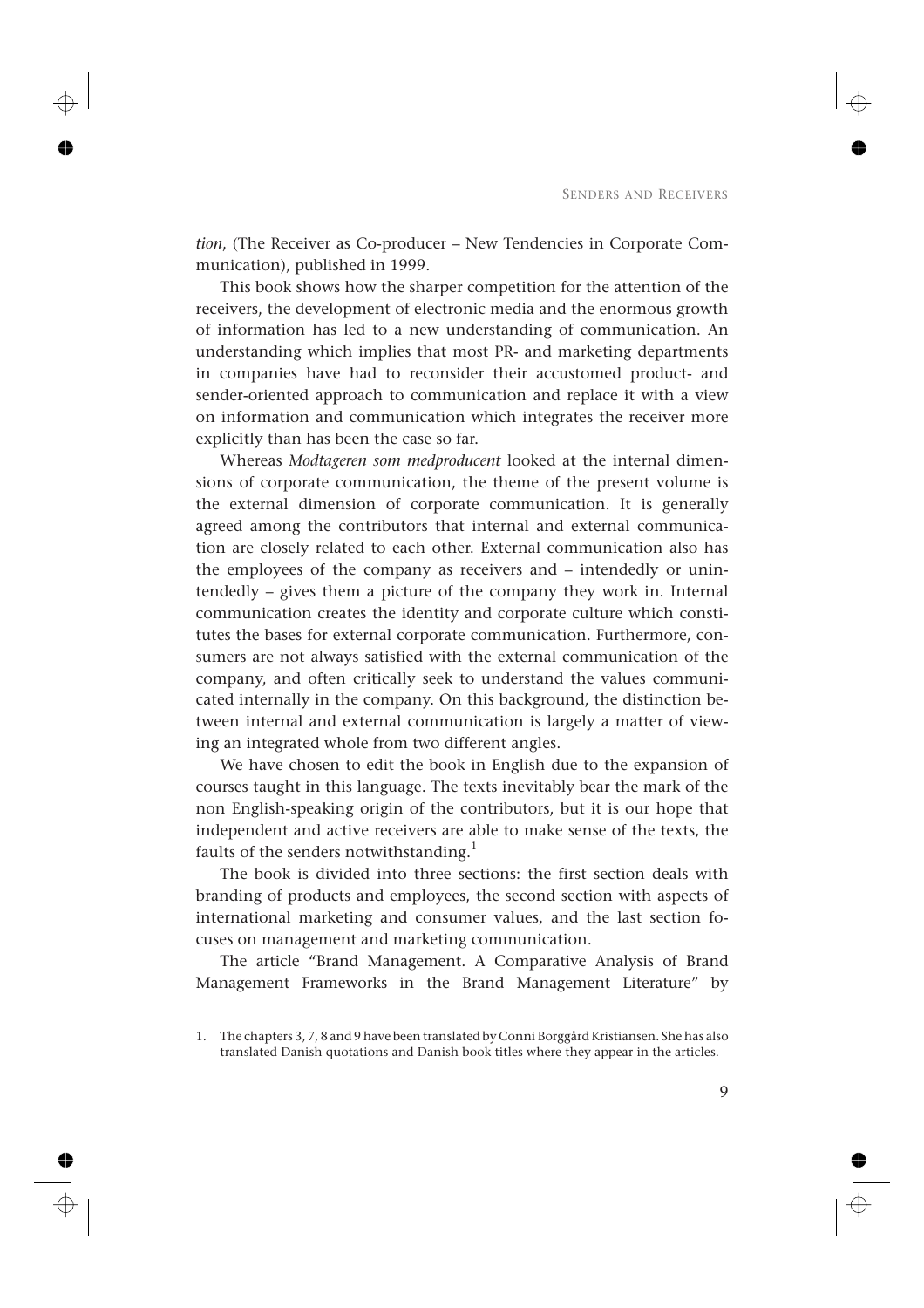#### JØRN HELDER & SIMON KRAGH

Mogens Bjerre, ass. prof., Department of Marketing, presents an overview of central perspectives on brand managements with the purpose of identifying possible directions of change. Two dimensions stand out in the texts. On the one hand, authors differ with regard to the scope of concept of brand management, the number of business activities it covers. On the other hand, the literature on the subject puts different emphasis on internal company factors and external market factors in the formulation of brand-strategies. At one end of the scale, it is argued that management must take the point of departure in the identification of internal capabilities and the identity of the company, and at the other end of the scale, a group of texts stress the importance of building strategy on the perception of customers, competitive positioning and other external conditions.

Jesper Højberg Christensen, CEO, Advice Consultants, unfolds in his article "Company Branding and Company Storytelling – Corporate Branding, Storytelling and Image Recruitment in a Reflexive Network Society" branding by adopting a new point of view on branding. He focuses on one of the most overseen perspectives of branding when he deals with branding of the employees of a company as a means to attract potential new employees. He presents four perspectives of branding: strategic branding, marketing branding, employee-branding, and stakeholder branding which he claims to be the entire corporate branding of a company. A company must simply try to harmonise these four perspectives: the fundamental strategic branding as a task for management, the internal branding that ensures that employees do live with the company, and finally the external branding processes, which analytically can be divided into market-oriented and stakeholder-oriented. Management must simply construct meaning by telling stories on branding. Stories that employees are able to identify as their own. Corporate branding therefore can be seen as a way for a company to reflect on itself and to analyse, describe, and mirror its uniqueness. Branding is a strategic self-observation and process of development.

Ass. prof., Department of Intercultural Communication and Management Roy Langer's article "Place Images and Place Marketing" describes how the marketing concept has been extended to cover countries and cities in order to promote tourism, attract investors or due to the need to improve the political image of a country. Langer presents a number of examples showing how local and national governments draw on professional agencies with the purpose of changing or enhancing their images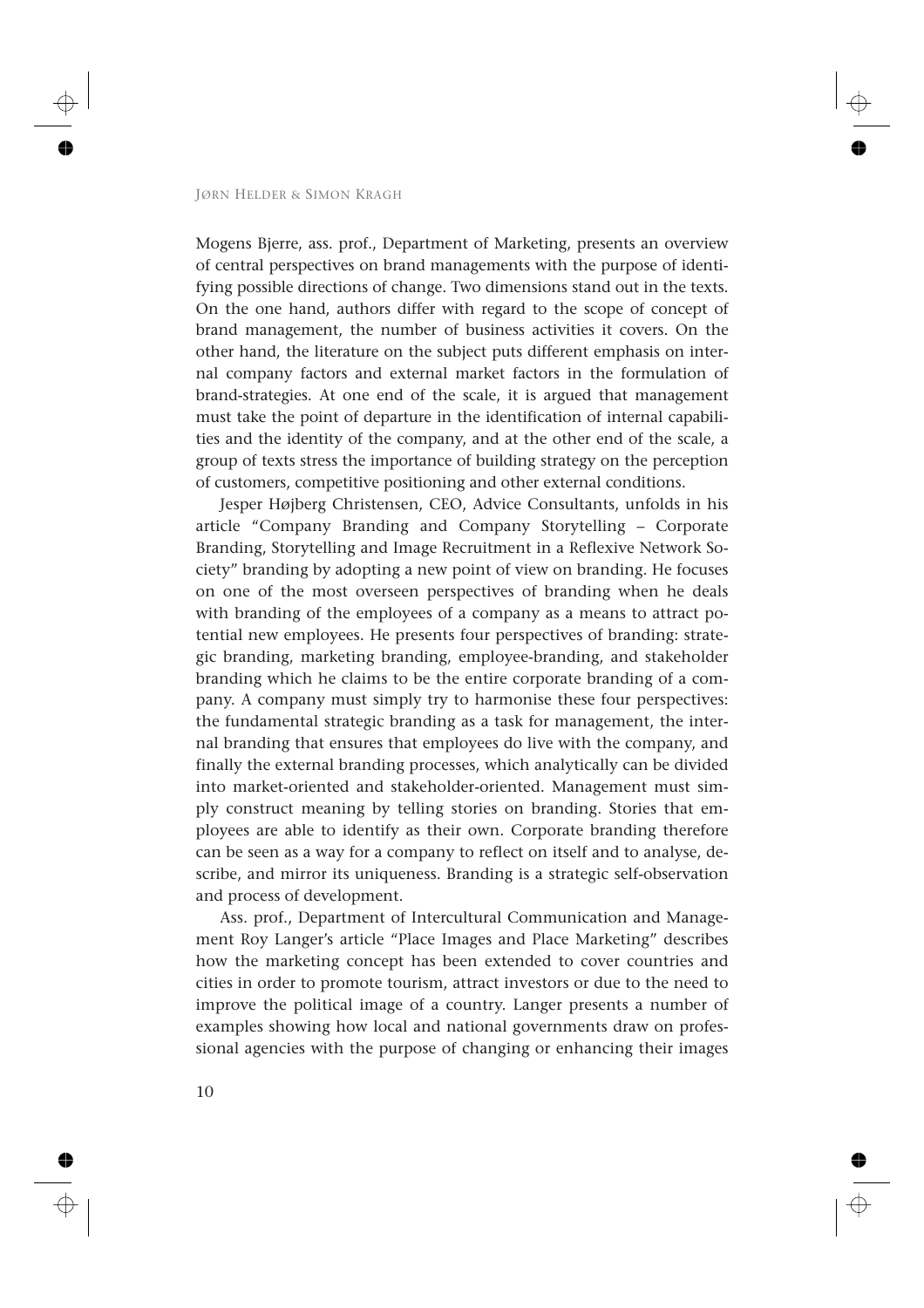#### SENDERS AND RECEIVERS

to an international audience using rationally planned communication strategies. A number of cases and tools are presented which have been recommended in the literature on place marketing and used in practice. Some of the examples indicate that images can be difficult to control. This was the case of the Mexican town of Tijuana in which the local government decided to have the name of the city registered as a trademark in order to avoid the reproduction of its image as being a city ridden by drugs, crime and discrimination.

Consumer research is fundamentally receiver-oriented and owes its existence to the recognition that companies must adapt to the needs and wants of their customers in order to communicate successfully. In his article "Value Dimensions – Are they Really That Many?" Flemming Hansen, professor, Department of Marketing, describes and discusses the development of the most important quantitative research instruments available to producers of consumer products. The statistical techniques used in the analysis usually produce a number of value dimensions which in different degrees characterise consumers. The argument is that these systems tend to exaggerate the number of variables needed to describe the most important values of the consumers. The author shows that all systems produce dimensions such as "collectivism vs. individualism" and "tradition vs. modernity". This seems to constitute universal core values. At the general level, the article is a reminder in two ways. First of all it shows that consumer research a long time ago has recognised the receiver as the necessary point of departure, and secondly – in contrast to the prevalent qualitative approach to communication – it shows that values can be identified and described using sophisticated statistical techniques. At the empirical level, the article informs on a range of Danish and to some extent Norwegian values, which may serve as input in the formulation of receiver-oriented communication strategies.

Simon Kragh, ass. prof., Department of Intercultural Communication and Management, writes on "Indigenisation of Marketing". In the article he discusses four notions of global markets. He refers to the ongoing debate about the development of the global markets and the appropriate marketing responses. To Simon Kragh consumers are not passive receivers of goods which have fixed and objective meanings but rather active interpreters who use their cultural knowledge, habits and customs to make sense of the products. From this viewpoint he discusses four perspectives: the standardisation perspective, the adaptation perspective, the one-to-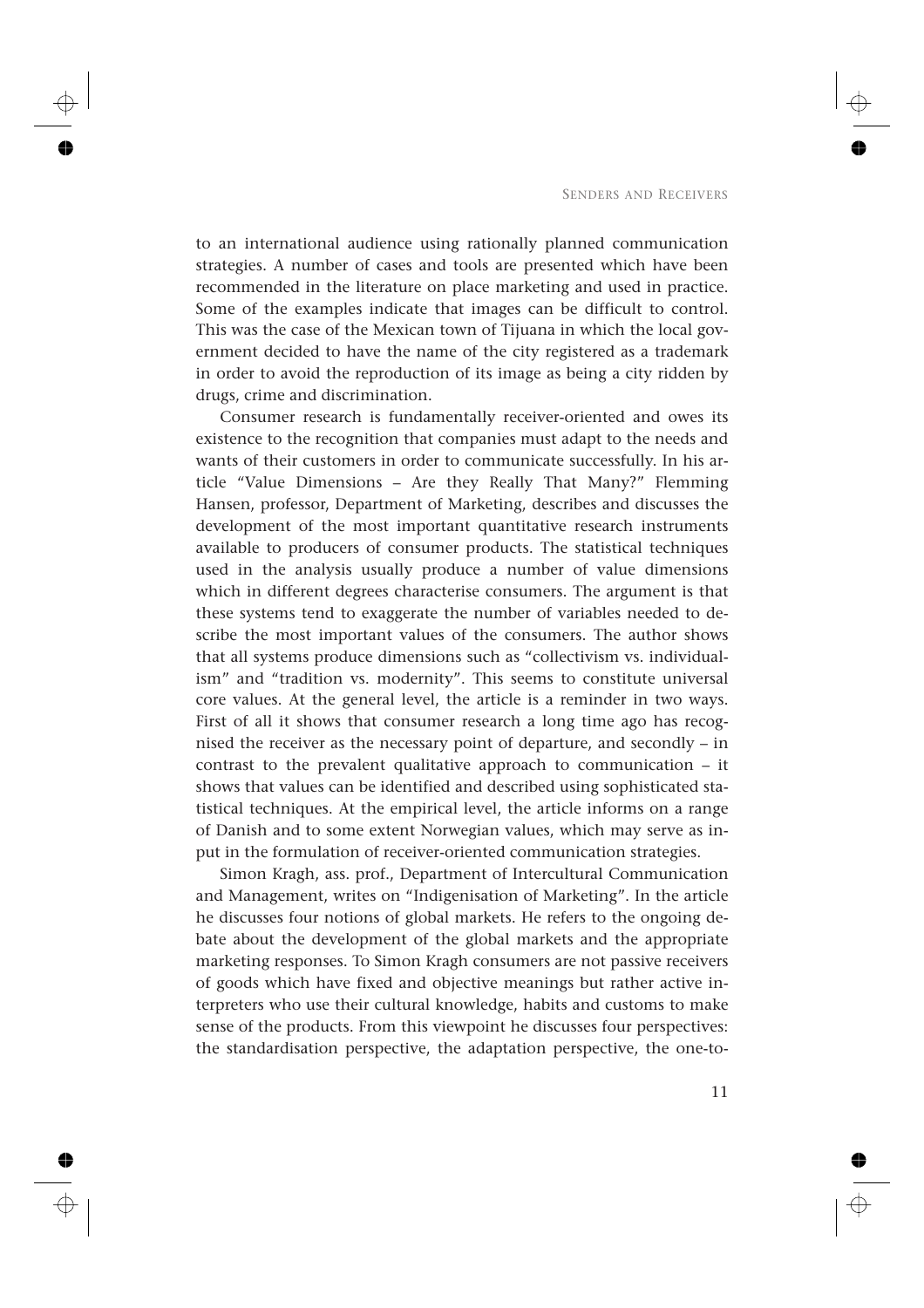#### JØRN HELDER & SIMON KRAGH

one perspective – a perspective that states that markets are fragmented and postmodern – and finally the indigenisation perspective. He gives several examples, e.g. McDonald's in Saudi Arabia and Armani in Congo. He concludes that indigenisation sees markets and products as webs of meaning which are associated to products and behaviours, but which cannot be ascertained by external observation alone. What a given product, message or behaviour *is* depends on the meaning it is given in the local culture and not on some intrinsic features or what the producer intended it to mean. It follows that the concept of standardisation and global fragmentation may be adequate descriptions of the observable aspects of marketing but may be problematic when the local meaning of products and messages are taken into consideration.

Ass. prof., Department of English Jørn Helder's article "Danisco – Figuratively Speaking" describes the attempt of Danisco to manage the impression of the company in the public showing photos of the board of directors. On the basis of a discussion of several approaches to communication studies, the author analyses the means that the company or its agency has chosen to communicate a coherent image of reliability to the customers and other stakeholders. As noted by Helder, the company is aware of the fact that the receivers may understand a message differently from the sender, and that meaning may fragment. However, the cause is not seen as lying with the receiver: when the company has different images it is not due to the different decoding of the receiver but comes about when different representatives of the company send the same message. This sender-oriented view on the external communication implies that the solution to the potential problem lies with the company and thus within the range of managerial decision-making. The solution is a set of corporate guidelines which seek to make one unified sender out of the whole company and photos of the directors which in a carefully planned way represent them as a united group with the same high level of trustworthiness.

The strong belief in the ability of the sender to control the representation of the company in the mind of the customers and stakeholders puts the responsibility of the image on the shoulders of the representatives of the company. This leaves an interesting question open: who is to blame when external receivers interpret the communication in a way that deviates from the intentions of the company in a negative way? Will the managers hold themselves and other company representatives responsible, or will they recognise the freedom and the ability of the stakeholders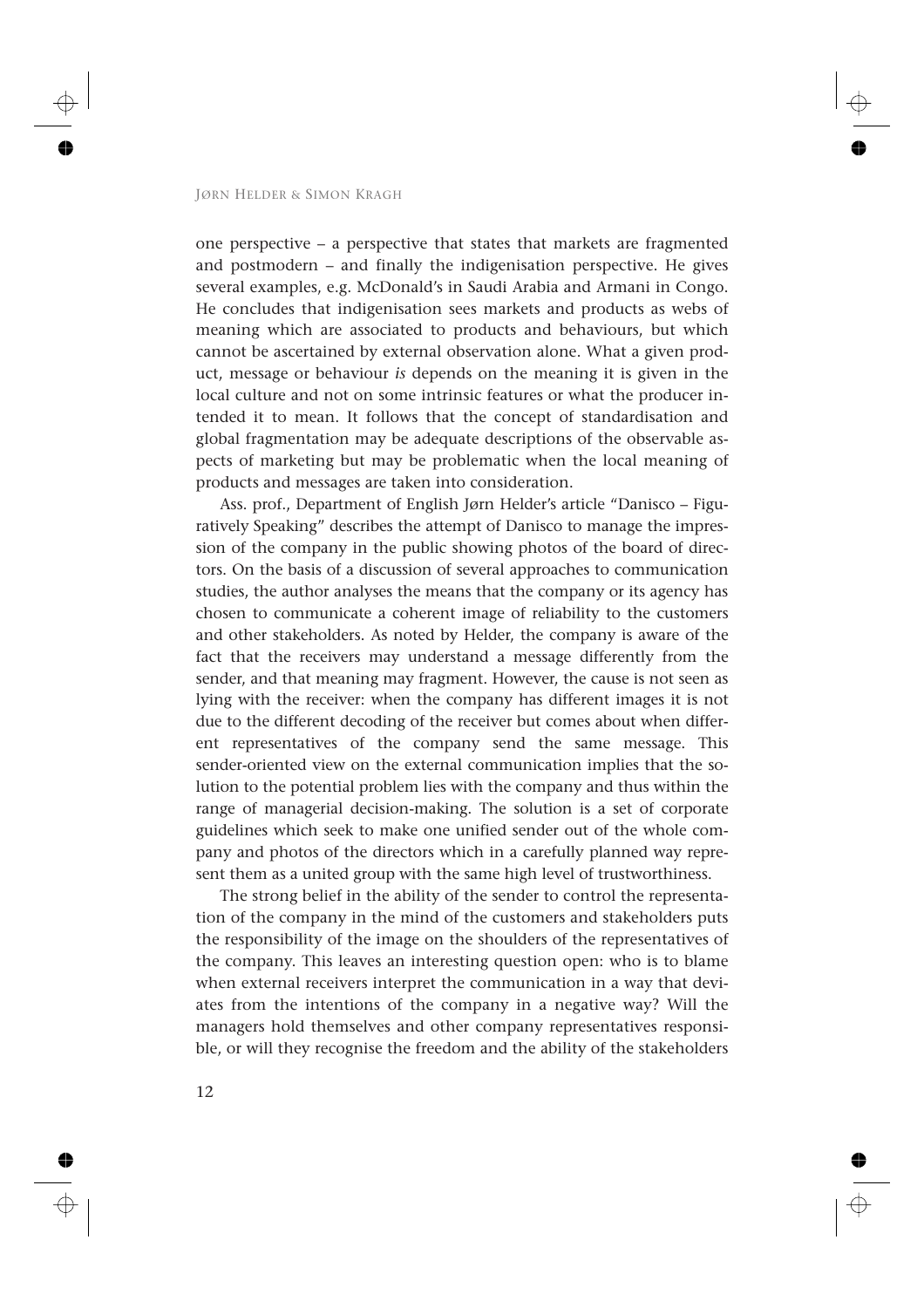#### SENDERS AND RECEIVERS

to create their own images of the company, and by the same token recognise that their power to control their image is smaller than assumed?

In his article "Management as the Telling of Tales – Structures and Social Implications of Strategies and Accounts as Medium of Management Communication" Stig Hartmann, ass. prof., Department of Operations Management, deals with management as storytelling. Stig Hartmann operates inside the framework of integrated communication (cf. above) when he poses that storytelling is one of the most important tasks of management. By telling stories management constructs meaning and reality. One of the most important issues of management is to ensure commitment and confidence in the mission of the company. Stig Hartmann deals with strategies, annual reports, and budgets and poses that they have the same structural forms as folktales by having a fixed number of characters and a certain number of tests and contrasts. This means that we ought to see these stories as a kind of directives from the management, which serve as examples for future behaviour and communicate the identity of the company to an internal and external audience.

In his article "Strategic Communication", Erik Johnsen, professor at the Center for Applied Management Studies, also considers management as marketing communication. He stresses that his article is to be considered more an essay on selling goods or visions rather than a scientific article. He poses that whatever you sell as a manager – goods, attitudes, culture – it should result in satisfaction both with the selling and the buying part. According to Erik Johnsen there are two basic types of selling. The first one deals with making someone do something they never even thought of, e.g. buying a new product or a new idea. The second one deals with making someone do something quite differently from what they had intended. Both scenarios require what Erik Johnsen names strategic management and strategic communication. In his essay he poses synonymy between communication and relations, which is one of the demands for management. Actually, one of his points is to say that the way a manager sells his company both internally and externally is the way he communicates.

We wish to thank editor Rikke Sterum for her unremitting and invaluable efforts with the book.

*Jørn Helder and Simon Kragh Frederiksberg, 2002*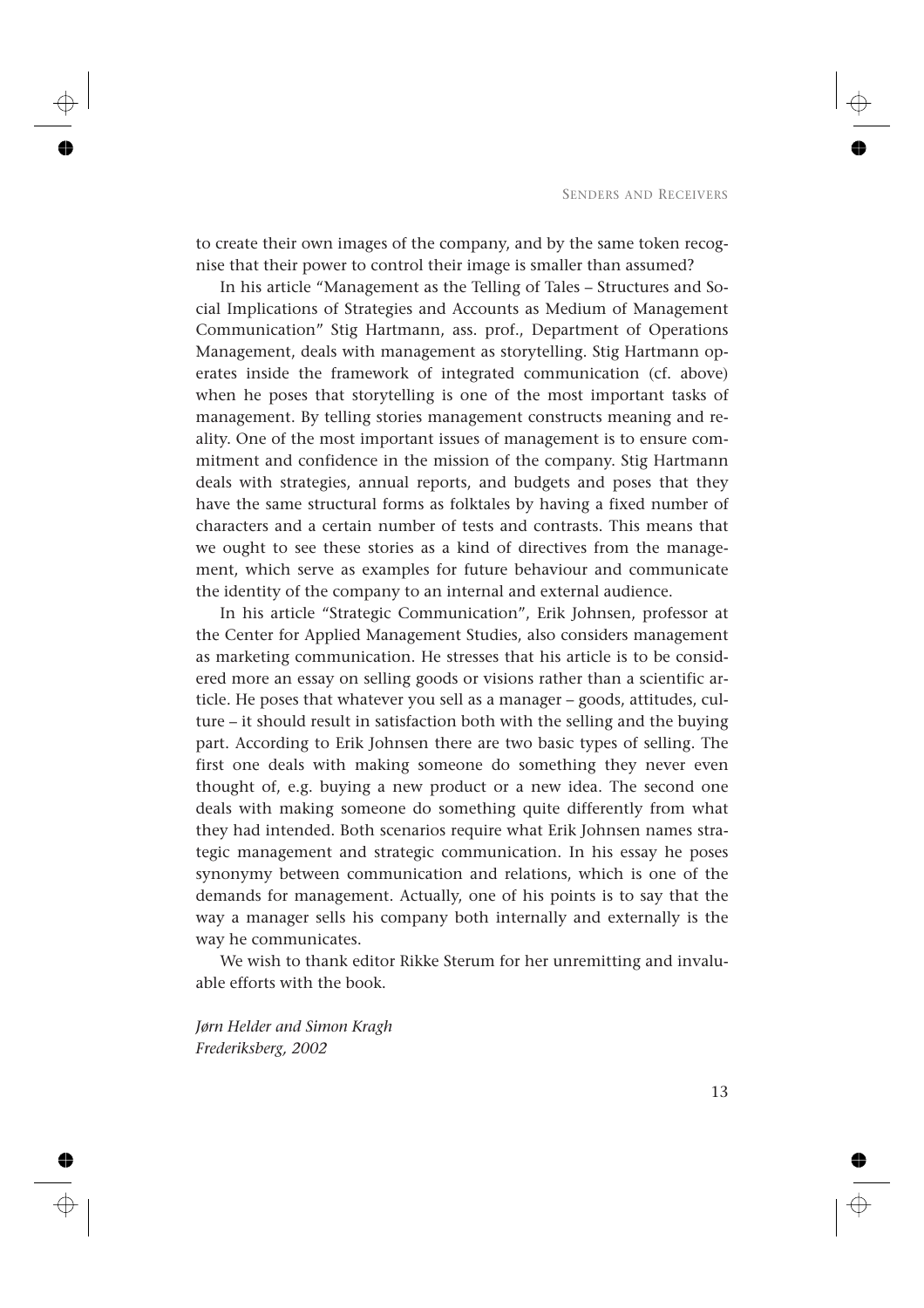$\begin{array}{c} \oplus \\ \oplus \\ \bullet \end{array}$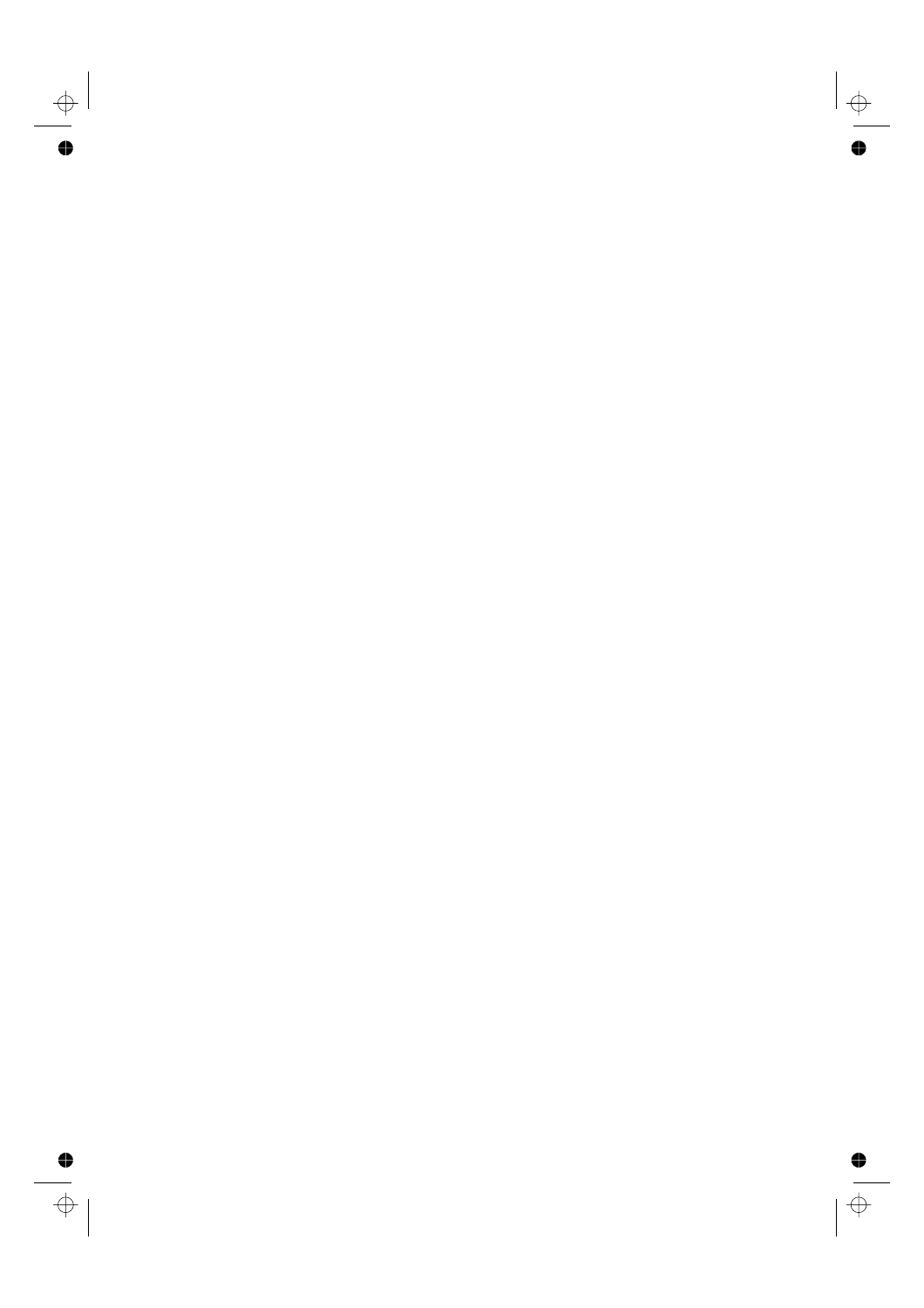## **Brand Management**

– A Comparative Analysis of Brand Management Frameworks in the Brand Management Literature

By Mogens Bjerre

#### **Abstract**

In this chapter I will present an overview of the results from a comparative analysis of brand management (BM) frameworks in the literature. One conclusion discussed is that brands and brand management appear as being a "top management matter". In the literature on the topic of BM this issue is, however, vague. Another conclusion described and discussed is that within practice

we can see developments towards a broader scope and an increased emphasis on external perspectives. However, in the BM literature this is not the case. These phenomena constitute the foundation for establishing a frame with regard to the question: Is it justifiable to talk about "rethinking brand management?"

## **1. Introduction**

The inspiration for the chapter stems from experience lecturing in brand management (BM), and in particular from a perception that several appealing propositions, concepts and frameworks have been developed in the BM literature during the nineties. However, despite more or less identical focus in these BM frameworks it appears problematic to integrate them into one another as well as to implement them.

The meaning of the concept, brands and brand management, has changed. This goes for theory as well as practice according to authors in the field of marketing, strategy and communication. Hanby (1999) discusses this change, and summarises "the new view" of brands in the following way: "as holistic entities with many of the characteristics of living

⇔

 $\overline{\bigoplus}$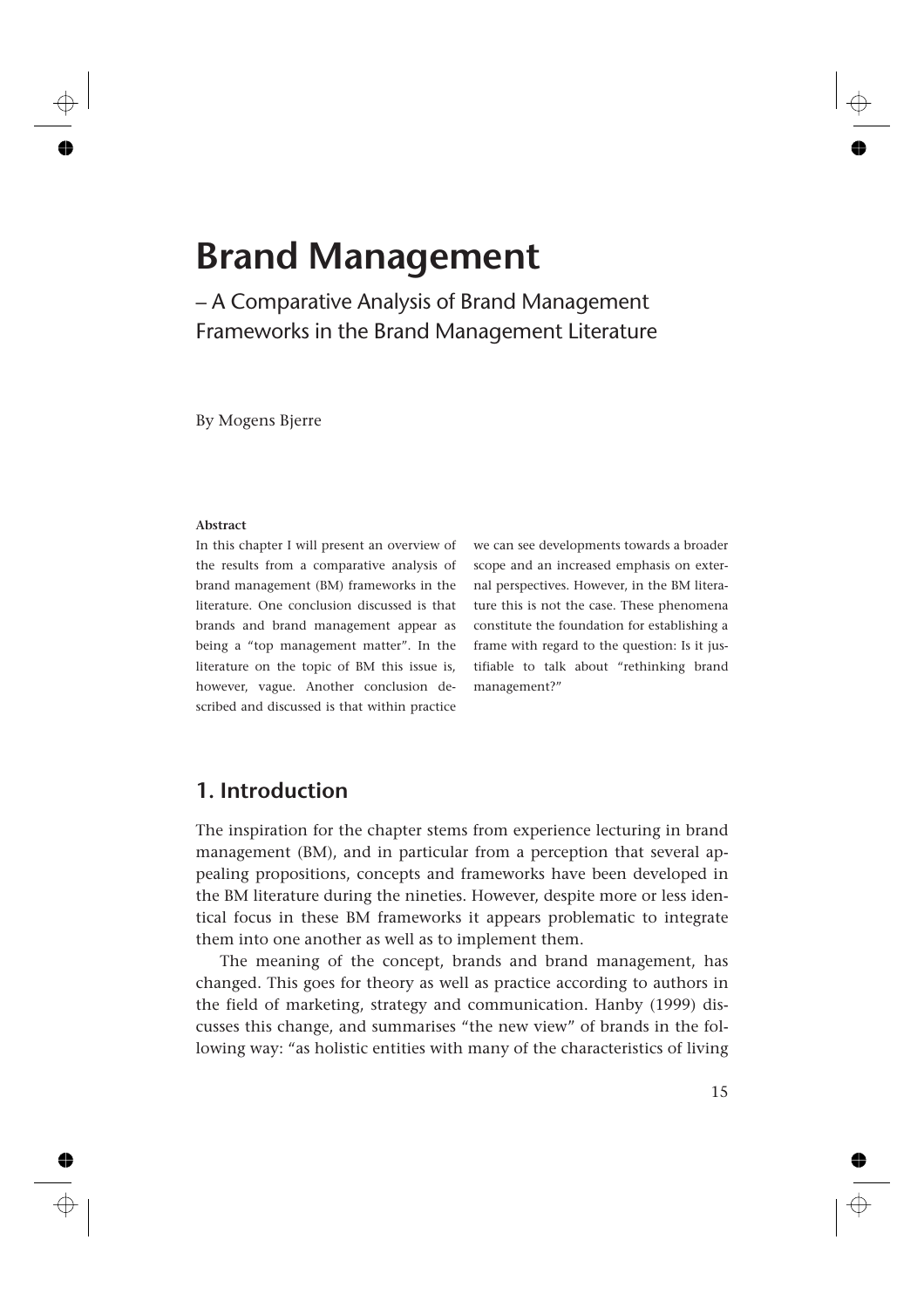beings" (1999). This view is apparent in most of today's writing and research about brand management, relationship marketing and communication, see for example Kapferer (1997), Parker and Funkhouser (1997), Fournier (1998) and Berry (1999).

Additionally, the stand taken in the literature is to acknowledge the active role that consumers play in the formation of brand image. Thus the distinction between the desired brand identity and the brand image is stated as a result from the managed as well as the unmanaged parts of the brand. BM is therefore changing from a planning-based approach to an exchange-based approach in which the receivers are as important as the sender. With this as the starting point and Hanby's point that a change has taken place, two questions are obvious: What should companies do and what issues and phenomena should they be concerned with according to the literature that deals with brand management?

## **2. Method**

Based on the perception that the literature consists of a number of frameworks that are difficult to integrate, the following question has governed the comparative analysis of the literature: Do the frameworks in the literature represent different basic views of brand management?

To be able to answer this question the process began by analysing a selection of influential, well referred, frameworks in the BM literature. Only an overview of the main findings from this analysis is presented in this chapter

When comparing frameworks in the literature, two dimensions immediately appeared to be core discriminators between the BM views or perspectives, namely "point of departure" and "scope".

In the analysis of the literature, other dimensions appeared, i.e. conception of the firm including discussion of boundaries of the firm – i.e. what should be managed as part of the BM process. A second dimension was how organisations accumulate know-how and experience – i.e. where and how do experiences accumulate within the organisation, and what characterises this process. A third dimension was the conception of the consumer – i.e. the consumer regarded as an active or passive player, positive or critical etc.

Additionally, in the analysis of the literature differences between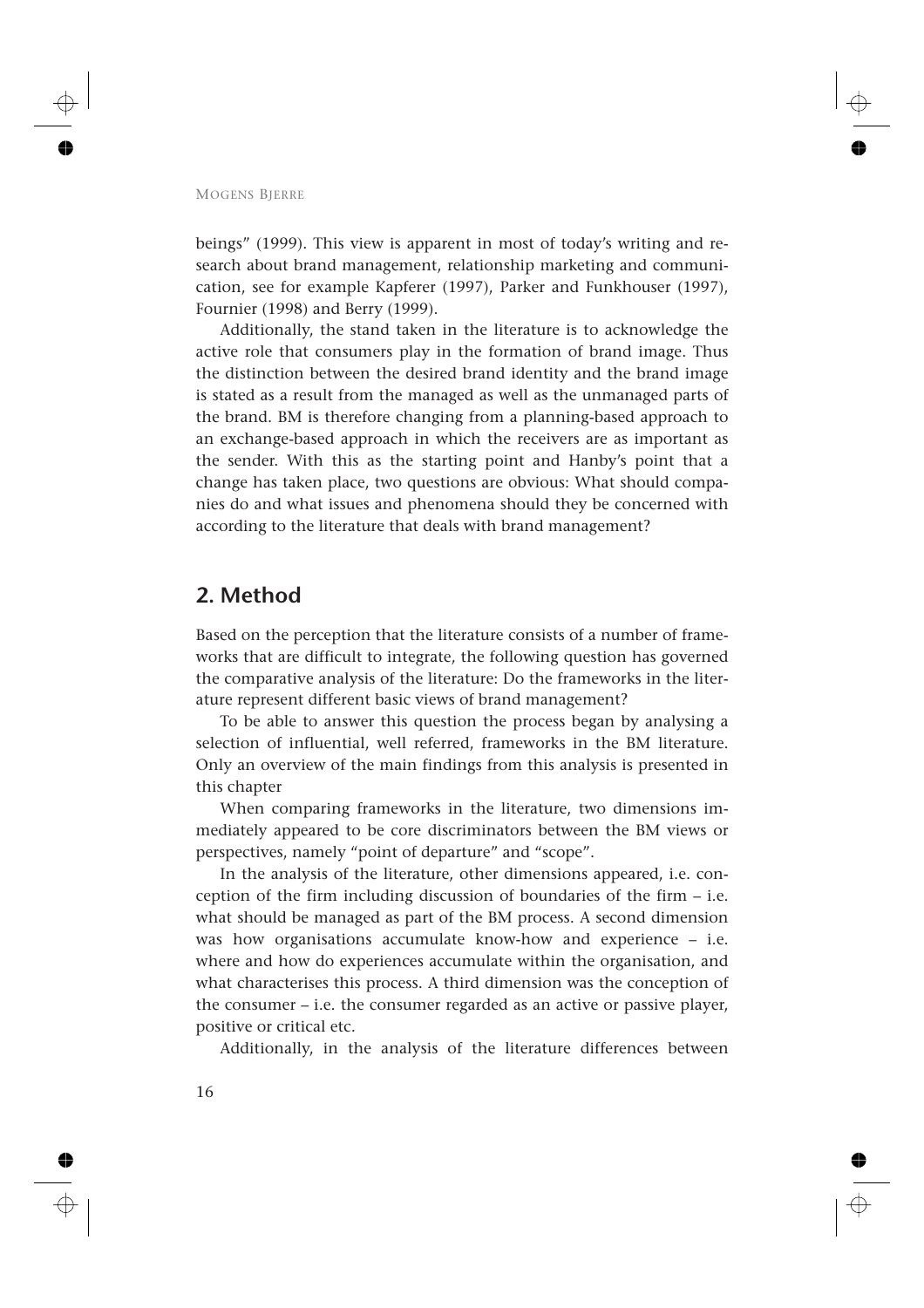frameworks were observed, apparently depending on discipline of science and field from which the author originally stems.

Here, the discussion is limited to the first two dimensions due to two main reasons. Firstly, at this point of the analysis, they appear as being core discriminators of frameworks in the literature. Secondly, these dimensions, and consequently the difference between frameworks or views, come to underline the relevance of rising the question – is the underlying assumptions of BM changing?

The first dimension, "point of departure", deals with the extent to which brand management is presented as a business process that has its basis in and is predominately governed by an inside-out or an outside-in perspective. I.e. do company values, visions, resources, capabilities or characteristics of business processes etc. set the "stage" when defining or developing brand identity, or does knowledge about external constituencies (such as consumers, vendors, resellers, competitors etc.) play this role?

The outside-in perspective seems to have been dominant in the sense that it is necessary to position the brand with due respect to existing players and to underline the differences between these. In this perspective the brand may exist *per se*.

The inside-out perspective seems to be under development. It focuses on the interaction between the brand and the receiver and how the brand may focus on serving the receivers matching the desired brand's identity. In this view the brand does not exist before the receiver has *met the brand.*

As for the second dimension, "scope", it covers a continuum of activities, actors and relationships that are described as being directly related to the task of creating and nurturing a brand (a product brand or a corporate brand).

Scope may be narrow – focus on the actual product dimensions and characteristics and the brand boundaries are likely to be defined by simple frameworks such as the 4 P's. A wide scope could include the corporate level and might also include history – i.e. a path dependency perspective.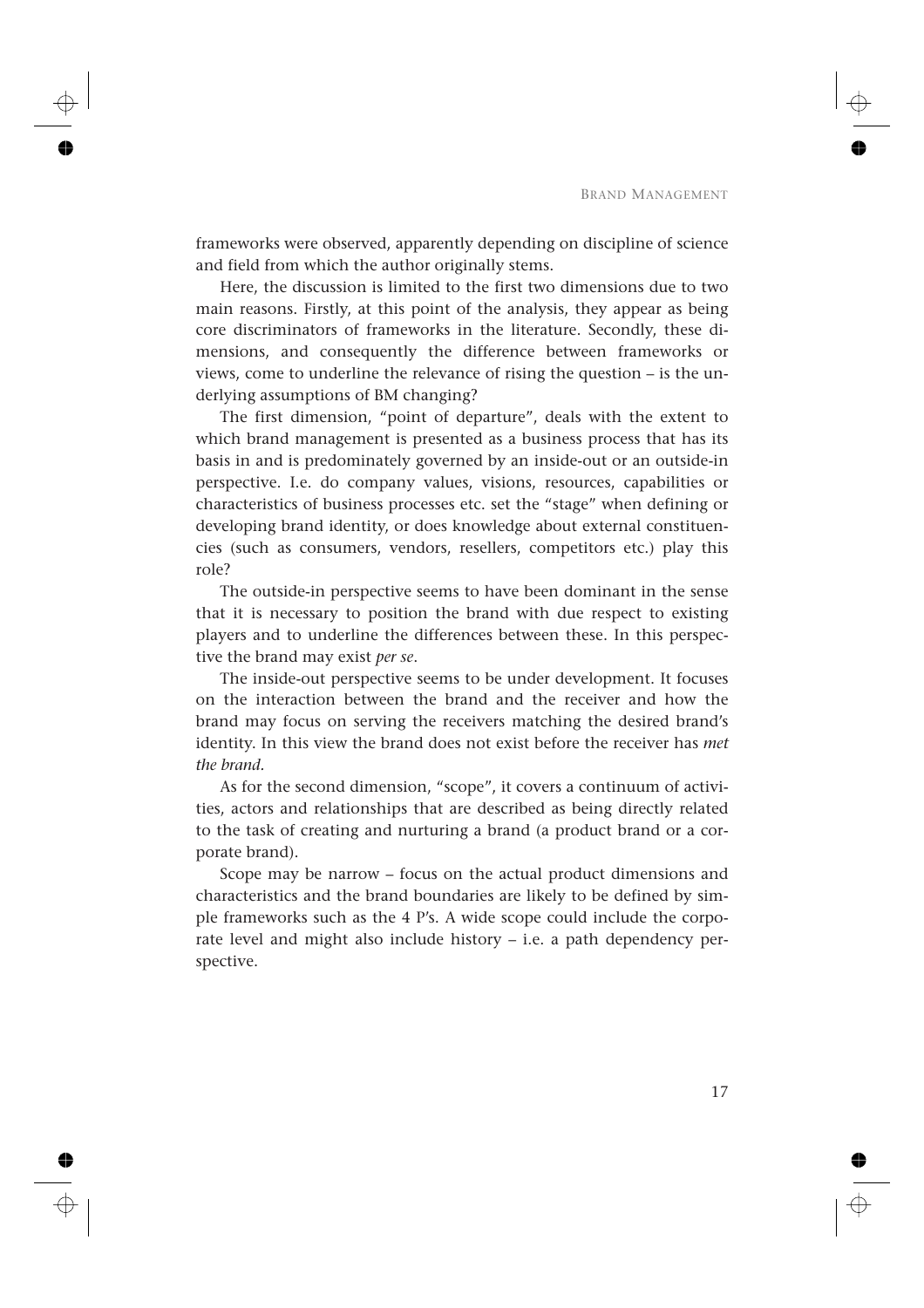### **3. Brand Management in the Literature**

Initially, it is worth noting that the literature is rich in terms of frameworks describing "what companies must do" and/or "what companies must consider" in relation to BM – e.g. Chernatony and McDonald (1992), van Riel (1995), Aaker (1996), Ind (1997), Kapferer (1997), Duncan and Moriarty (1997, and Keller (1998) to name a few.

Secondly, it shall be underlined that the purpose of this chapter is to present an overview of differences between a selection of influential frameworks. Before giving a short presentation of the views, it is noted that the selection of authors has been based on what they themselves emphasise and have elaborated on with respect to "point of departure" and "scope".

Combining the two dimensions results in the following options – please refer to figure 1.

|       |               | <b>Point of Departure</b> |                                 |                             |
|-------|---------------|---------------------------|---------------------------------|-----------------------------|
|       |               | Inside-out                | $\Leftrightarrow$ $\Rightarrow$ | Outside-out                 |
|       | Wide          |                           | Capabilities and<br>resource    | Design<br>management        |
| Scope | ⇑<br>⇓        | Product and<br>identity   |                                 | Integrated<br>communication |
|       | <b>Narrow</b> | Product focused           | Product and<br>brand inside-out |                             |

**Figure 1. Two dimensions to suggest a brand management typology**

Beginning with the *first view*, the "product focused view" it should be stressed that frameworks placed in this category emphasise the importance of conceptualising the product and the brand as two dimensions of an integrated entity. This is actually often mentioned as the original point of departure for the concepts of brands *per se*. Originally, Kjær-Hansen (1956) defined BM as being able to manage quality, price,

⇔

 $\color{red} \color{black} \oplus$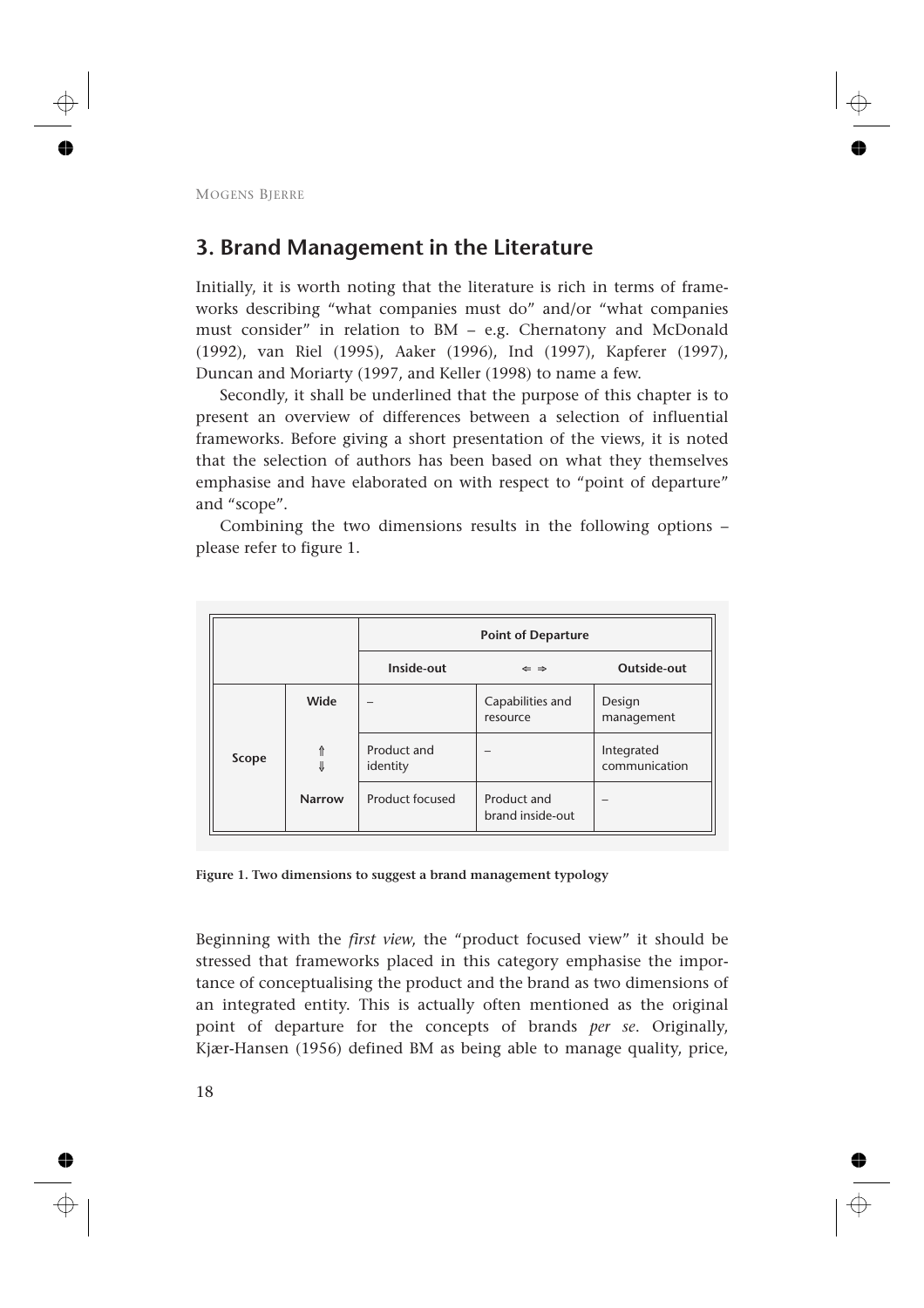distribution and promotion – i.e. closely related to the birth of the 4 P's and Borden's (1964) definition of the marketing mix.

Actually, advocates of this view are often found to be somewhat present in the other views, as these have basically added elements and gradually departed from the product-focused view. One of the problems of the product-focused view is, according to Montague (1999), that the importance of perceiving the product and the brand as an integrated entity is not included in this view. He argues: "(...) in many companies brand marketing is so far removed from product development that the promise/delivery equation is complicated by disparate goals, disconnected time lines, and competing voices – and further complicated by wildly different procedures, techniques, and technologies." (Montague (1999: 17).

One spokesman in the academia for a *second view*, the "product and brand identity view", is Kapferer (1997). Although Kapferer highlights the importance of product development to "preserve the superior image of a brand", he does not penetrate the innovation issue to any depth. Thus, he does not present how to manage the process of securing and integrating the product development process with the brand-identity process.

Although Kapferer in the first chapter of his book *Strategic Brand Management* (1997) underlines the importance of incorporating the consumer's perspective of the brand, several times he states that "(...) before knowing how we are perceived, we must know who we are." (ibid.: 71). And he continues: "It is not up to the consumer to define the brand and its content, it is up to the company to do so."

The inside-out perspective is clearly visible in the illustrations of the linkages between the "brand's DNA" and the identity in which the culture of the organisations plays a vital part.

A *third view*, closely related to the second view, is the "capabilities and resource view" where a preoccupation with communication from an inside-out perspective can be identified.

One representative of this view is van Riel (1995) who in his book "Principles of Corporate Communication" points to the importance of becoming aware of and establishing concepts that: "(...) could be considered as central values which function as the basis for undertaking any kinds of communication." (ibid.: 19).

But how are these values identified and established? Van Riel defines the answer as: "Representatives of the various communication specialists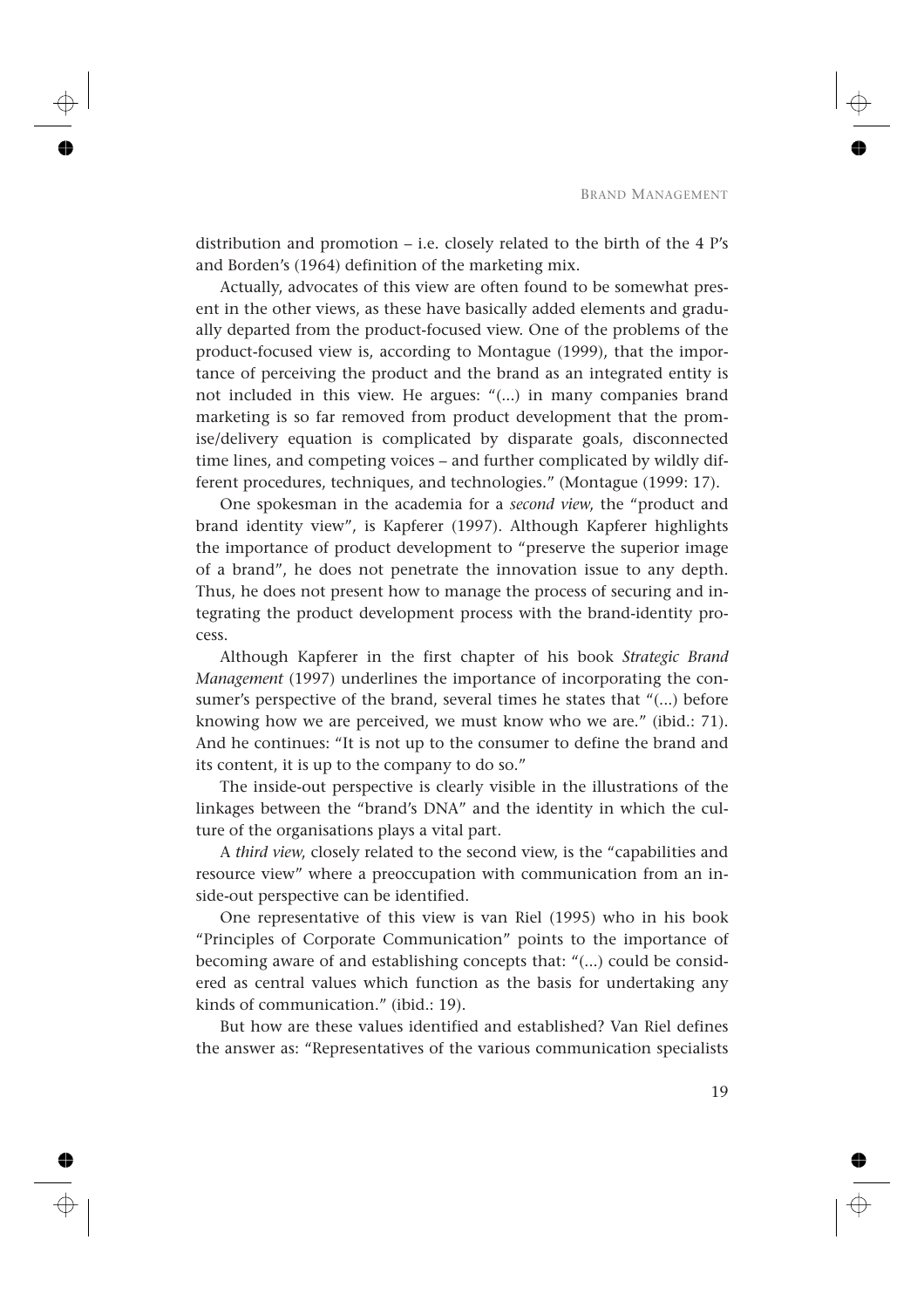jointly develop the "common starting point" derived directly from the chosen communication strategy, itself a consequence of the company's actual and desired corporate identity and the company's image." (ibid.: 19).

In terms of "point of departure" he states that: "(...) the company must know itself well, i.e. it must have a clear picture of its real situation, in order to present itself clearly through its behaviour, communication, and symbolism." (ibid.: 33). Whereas van Riel takes a holistic view on communication, others have emphasised certain aspects such as symbolism or aesthetics. The last aspect was emphasised during the nineties, and the term "marketing aesthetics" became a buzzword (Schmitt and Simonson 1997).

What distinguishes this view from the others is an emphasis on considering assets and capabilities related to both market knowledge and technology knowledge developed over the years in various business processes when formulating visions and values with respect to brand identity.

As to the "scope" dimension, the core question governing "what shall be managed" appeared to be what capabilities that have a potential to sustain or strengthen existing assets (residing inside the company).

A *fourth view* identified in the literature is the "product and brand inside-out view". This view has not yet been elaborated in depth, although we do find many representatives of it such as Chernatony and McDonald (1992), Ind (1997), Chernatony (1999). In their book "Creating Powerful Brands" Chernatony and McDonald stress the importance of not to "(...) just focus on one element of the marketing mix." (ibid.: 15). Furthermore, they use the term "holistic approach" to highlight that "(...) successful brands do not stress just one part of the brand asset." (ibid.: 157).

The "point of departure" is the voice of the consumer, but in his later writings Chernatony gives much emphasis to the company's "inner voice", i.e. the company's visions, values, and norms. Chernatony also discusses how to balance between an inside and an outside perspective, and his suggestion is "(...) by incorporating an externally oriented measure, i.e. brand reputation, with the internal components involved in brand building, i.e. brand identity, we have a mechanism to facilitate a balanced approach to brand building." (ibid.: 170).

What is left to understand in the typology are two views predomi-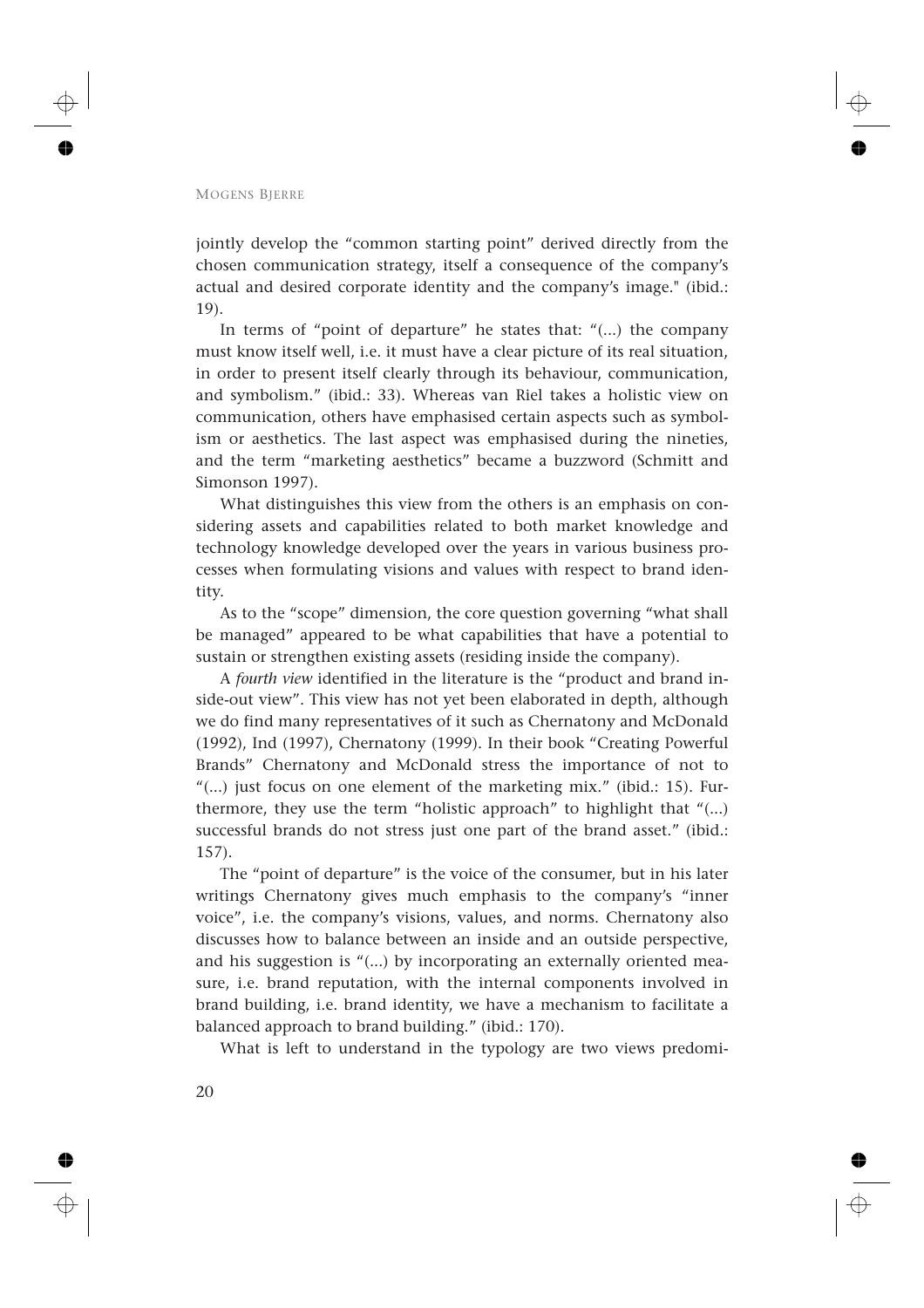nantly governed by an outside-in perspective. I will begin with the *fifth view*, the "design management view".

Authors and researcher placed in this category share an integrated and holistic view of a brand. Consequently, they share a holistic view of which business processes are related to branding, i.e. business processes concerned with creating and nurturing a brand, such as Bruce and Cooper (1997), Duncan and Moriarty (1997), and Cooper and Press (1995).

The frameworks contain engineering and product design, packaging design, interior design and corporate identity design. Explicit frameworks presenting this view are predominantly seen in journals oriented towards practical application, such as *The Design Management Journal*.

The opinion related to "point of departure" is quite clear, namely that "(...) market information is required throughout the design process (whether it is design for corporate communications or new product development), from the justification for allocating design resources, through assessing and choosing design concepts, to consumer testing and post-launch evaluation." (Bruce and Cooper 1997: 86).

The one-to-one dialogue with consumers also plays an important part in this new opinion.

Finally the *sixth view*, including prominent authors such as Aaker (1996), Gronstedt (1996), and Keller (1998), represents what has been identified as the "integrated communication view".

This view is based on an analysis of the external context such as competitors and consumers, and the company's evaluation of its own position. In his book *Building Strong Brands* Aaker presents an outside-in approach identifying elements or "subset of the brand identity" (1996: 177) to be used when executing the communication.

The integrated part of this view is based on the core and extended brand identity, subdivided into product, symbol, personality, and organisation. The integrated point also becomes evident, as building brand equity is regarded as a mean in itself according to Keller (1998: 69) – involving a holistic approach to branding elements.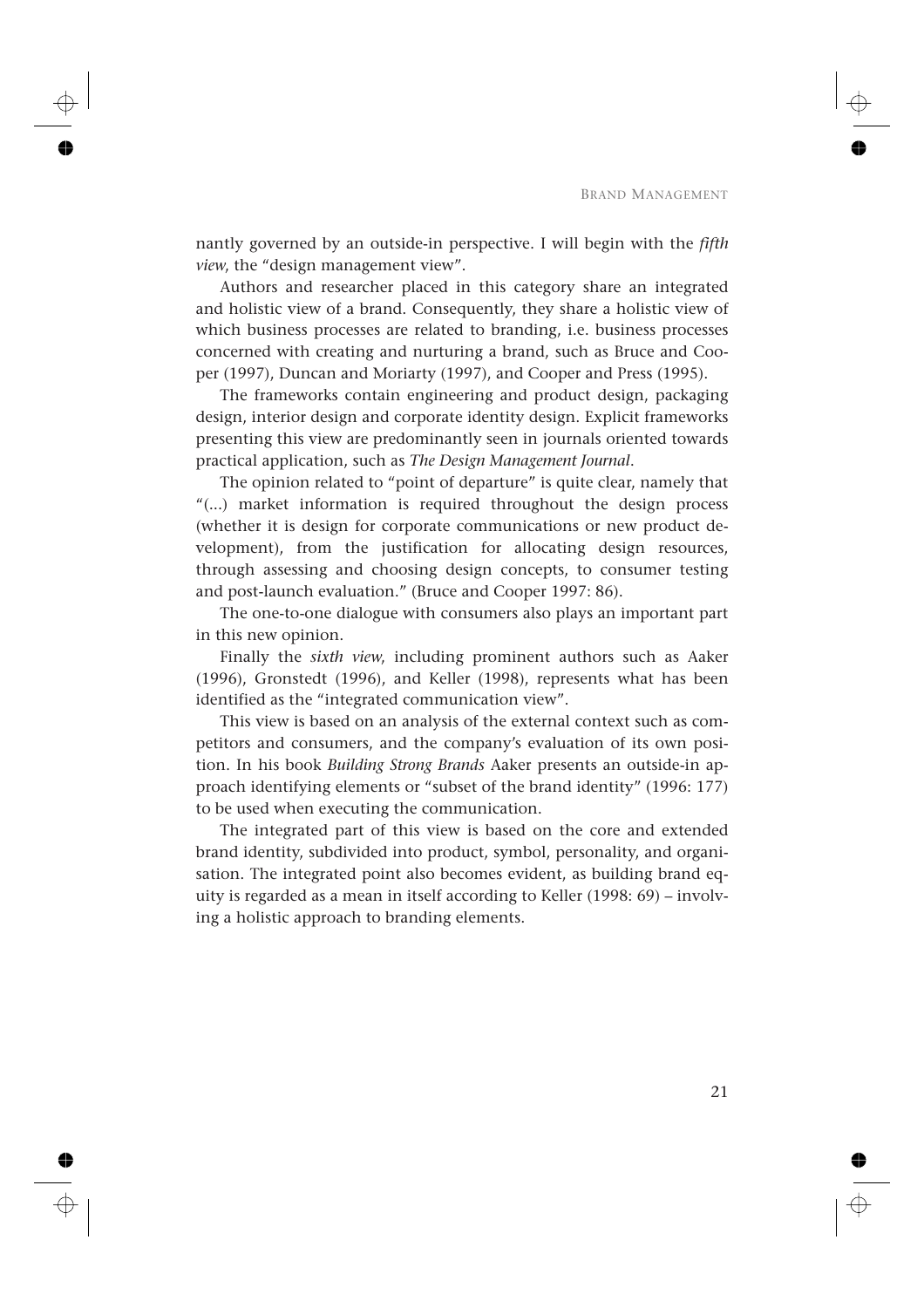|       |               | <b>Point of Departure</b>                       |                                                                             |                                                                                                        |
|-------|---------------|-------------------------------------------------|-----------------------------------------------------------------------------|--------------------------------------------------------------------------------------------------------|
|       |               | Inside-out                                      | $\Leftrightarrow$ $\Rightarrow$                                             | Outside-out                                                                                            |
|       | Wide          |                                                 | Capabilities and<br>resource<br>van Riel                                    | Design manage-<br>ment<br><b>Bruce and Cooper</b><br><b>Cooper and Press</b><br>Duncan and<br>Moriarty |
| Scope | ⇑<br>⇓        | Product and iden-<br>tity<br>Kapferer           |                                                                             | Integrated commu-<br>nication<br>Aaker<br>Gronstedt<br>Keller                                          |
|       | <b>Narrow</b> | Product focused<br><b>Borden</b><br>Kjær-Hansen | Product and brand<br>inside-out<br>Chernatony<br>Chernatony and<br>McDonald |                                                                                                        |

**Figure 2. Brand management authors placed within the suggested typology**

Based on the comparison you might argue for integrating the competence perspective of management with marketing for the sake of developing theory. The competence view is here conceived as integrating and extending the resource based perspective and a capability view (Barney 1991, Grant 1998, Leonard-Barton 1992, and Andrew and Ciborra 1996). An extension of this view includes a manager's ability to manage the brand management process from a system view is discussed (Sivula 1997, Sanchez et al. 1996, Sanchez and Heene 1996).

### **4. Future Developments**

As it has been illustrated in this chapter, it is relevant to discuss how "point of departure" and "scope" influence the way BM is described and presented. Furthermore, the impact of these two dimensions seems to suggest different groups of BM frameworks. The suggested typology also

⇔

 $\overline{\bigoplus}$ 

4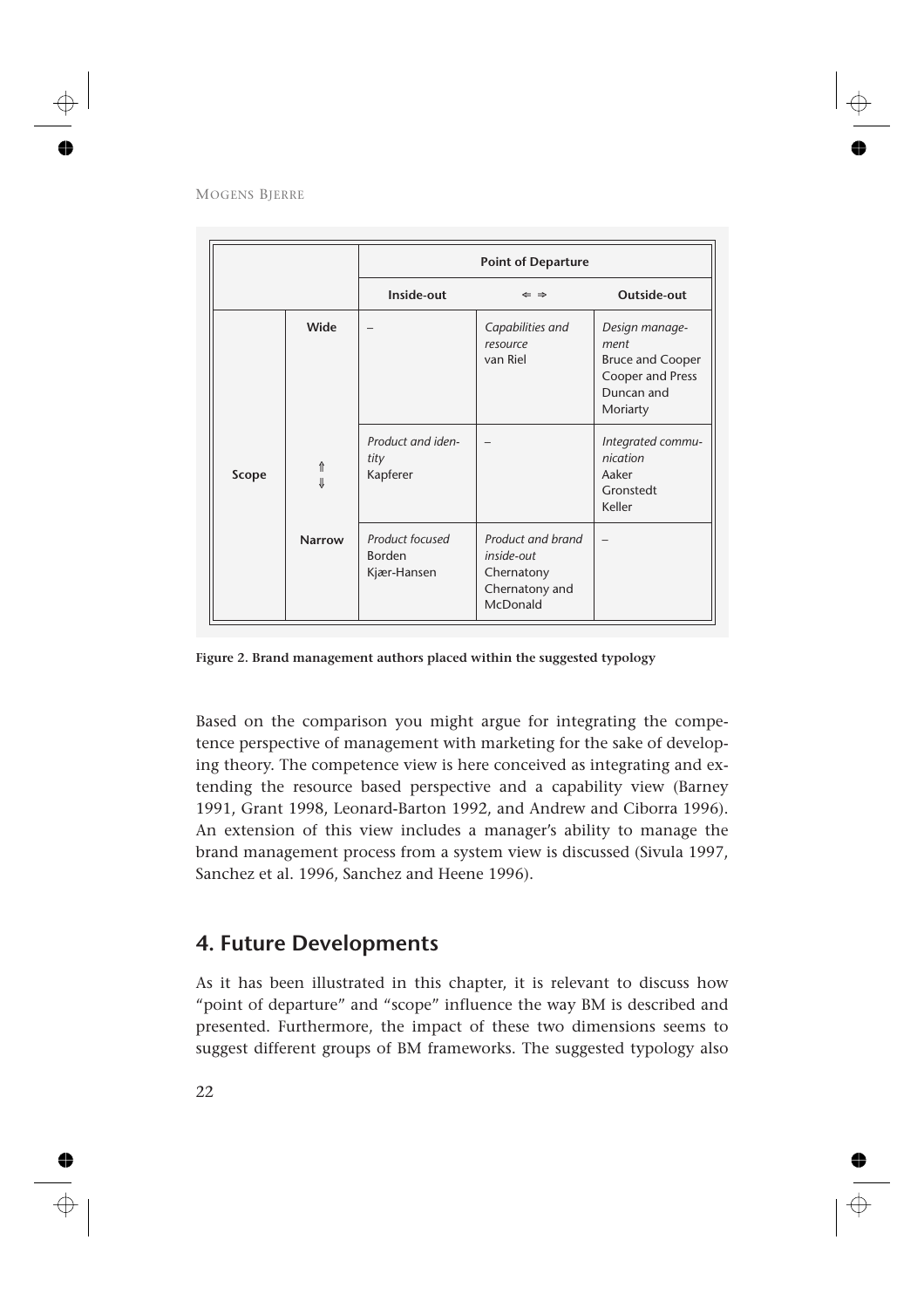points to a situation in which a number of combinations between the two dimensions fail to identify BM frameworks.

Furthermore, it is interesting to see how recent contributions develop in different directions with an internal or an external focus, or even both. This may suggest an increasing holistic orientation on the description and analysis of brands. Transforming this orientation towards the BM frameworks may be expected to enhance the development of the corporate brand to a larger extent than ever before.

The orientation mentioned above may simultaneously drive an increased focus on how to take advantages of core competencies related to various business processes and knowledge about customer values and behaviour. Future BM frameworks are therefore expected to stress core competencies as points of departure when defining and developing brand identity, choosing how to communicate the identity and monitor the resulting image.

Finally, these developments are expected to change the understanding of BM frameworks, and may lead to BM as being conceived as a corporate management process that deals with the integration of business processes – i.e. the strategy process.

#### **Literature**

Aaker, David A. (1996): *Building Strong Brands.* The Free Press.

Aaker, David A. (2001): *Brand Leadership.* The Free Press.

- Aaker, Jennifer L. (1997): "Dimensions of Brand Personality" in *Journal of Marketing Research*. Vol. XXXIV, pp. 347-356.
- Andreu, Rafael and Claudio Ciborra (1996): "Core Capabilities and Information Technology: An Organizational Learning Approach" in Moingeon and Edmonson (eds.): *Organizational Learning and Competitive Advantage.* Sage.
- Berry, Leonard L. (2000): "Cultivating Service Brand Equity" in *Academy of Marketing Science*. Vol. 28, pp. 128-137.
- Borden, Neil H. (1964): "The Concept of the Marketing Mix" in *Journal of Advertising Research*. Vol. June, pp. 2-7.
- Bruce, Margaret and Rachel Cooper (1997): *Marketing and Design Management*. Thompson.
- Chernatony, Leslie (1999): "Brand Management Through Narrowing the Gap Between Brand Identity and Brand Reputation" in *Journal of Marketing Management*. Vol. 15, pp. 157-179.
- Chernatony, Leslie and Malcolm H. B. McDonald (1992): *Creating Powerful Brands*. Butterworth-Heinemann.